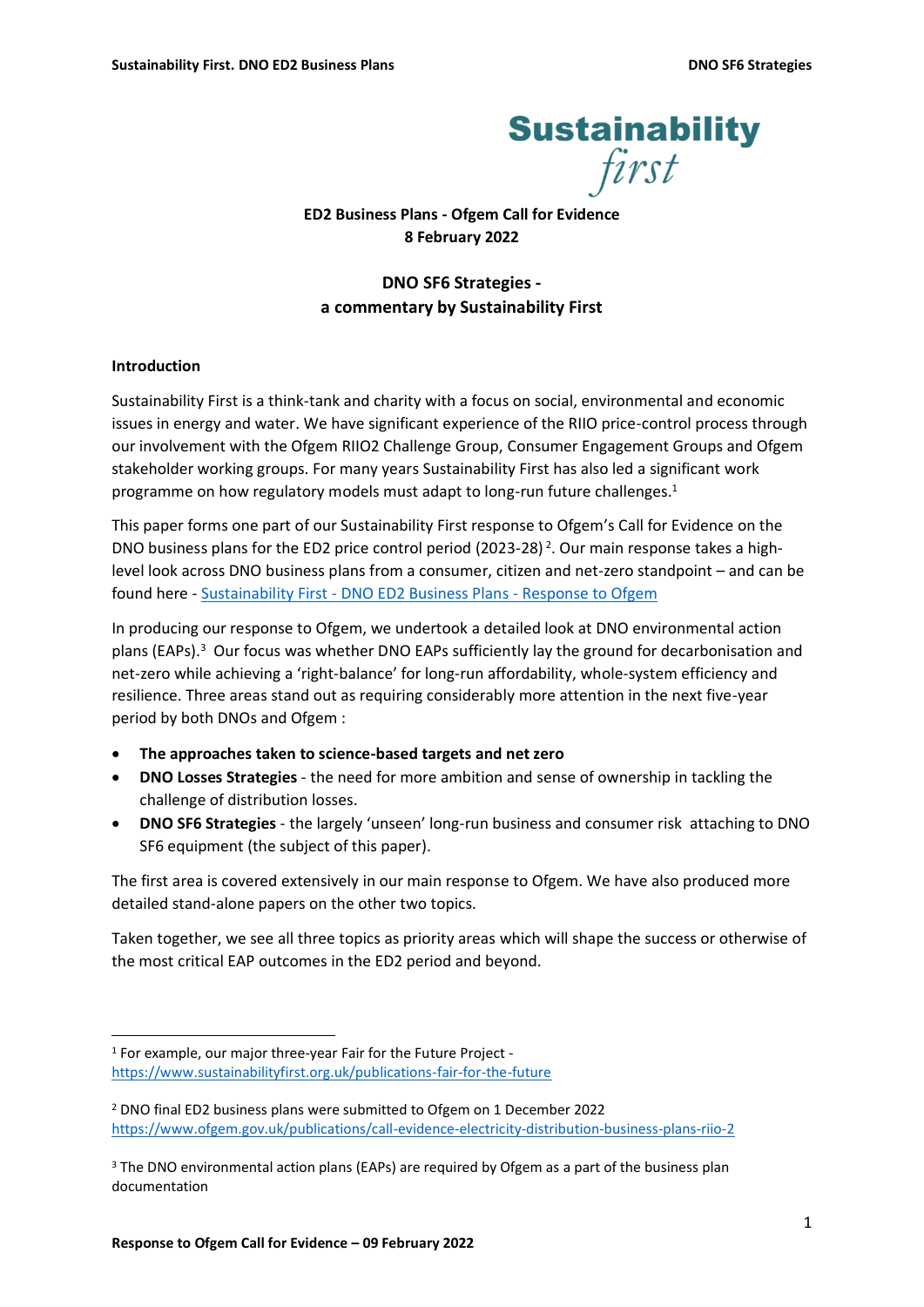For further discussion about this Annexe please contact :

**Judith Ward. Associate. Sustainability First**[. Judith.ward@sustainabilityfirst.org.uk](mailto:Judith.ward@sustainabilityfirst.org.uk) **Maxine Frerk. Associate. Sustainability First**. [Maxine.frerk@sustainabityfirst.org.uk](mailto:Maxine.frerk@sustainabityfirst.org.uk)

# **DNO SF6 Strategies**

### **Summary**

This paper examines the DNO SF6 Strategies as set out in their environmental action plans (EAPs).

**Section I** paints a general picture of the DNO SF6 challenge, making use of information in Ofgem's own reports on DNO SF6 'banks' and leakage. **Section II** takes a detailed look at DNO proposals for ED2 SF6 leakage targets plus looks across their wider SF6 Strategies to tackle their long-run SF6 challenge. **Section III** concludes with specific suggestions for Ofgem on regulatory approaches to the DNO SF6 strategies – both at draft determination stage and for financial incentives to drive a gearchange over the next-five years in DNO approaches to their SF6 risk.

The paper is organized as follows.

### **Section I – SF6 Overview**

- 1. Headline conclusions
- 2. DNO SF6 context
	- Regulatory
	- DNO SF6 challenge key features
	- Ofgem SF6 ED1 reports SF6 banks and leakage

#### **Section II – DNO ED2 SF6 Targets and Strategies**

- 3. Stakeholder views on DNO approaches to SF6
- 4. DNO ED2 commitments and leakage targets against bank
- 5. SF6 Strategies
	- Overview
	- Core elements
	- Improved knowledge of SF6 bank
	- Reducing total SF6 bank
	- Procurement of SF6 alternatives and approach to supply-chain including DNO collaboration
	- DNO innovation on SF6

#### **Section III – Suggestions for Ofgem on SF6 Incentives in ED2**

- 6. Ofgem draft determinations and regulatory incentives for SF6 in ED2
	- Incentives headline conclusions
	- Draft determinations
	- Within-period financial incentives for SF6 strategies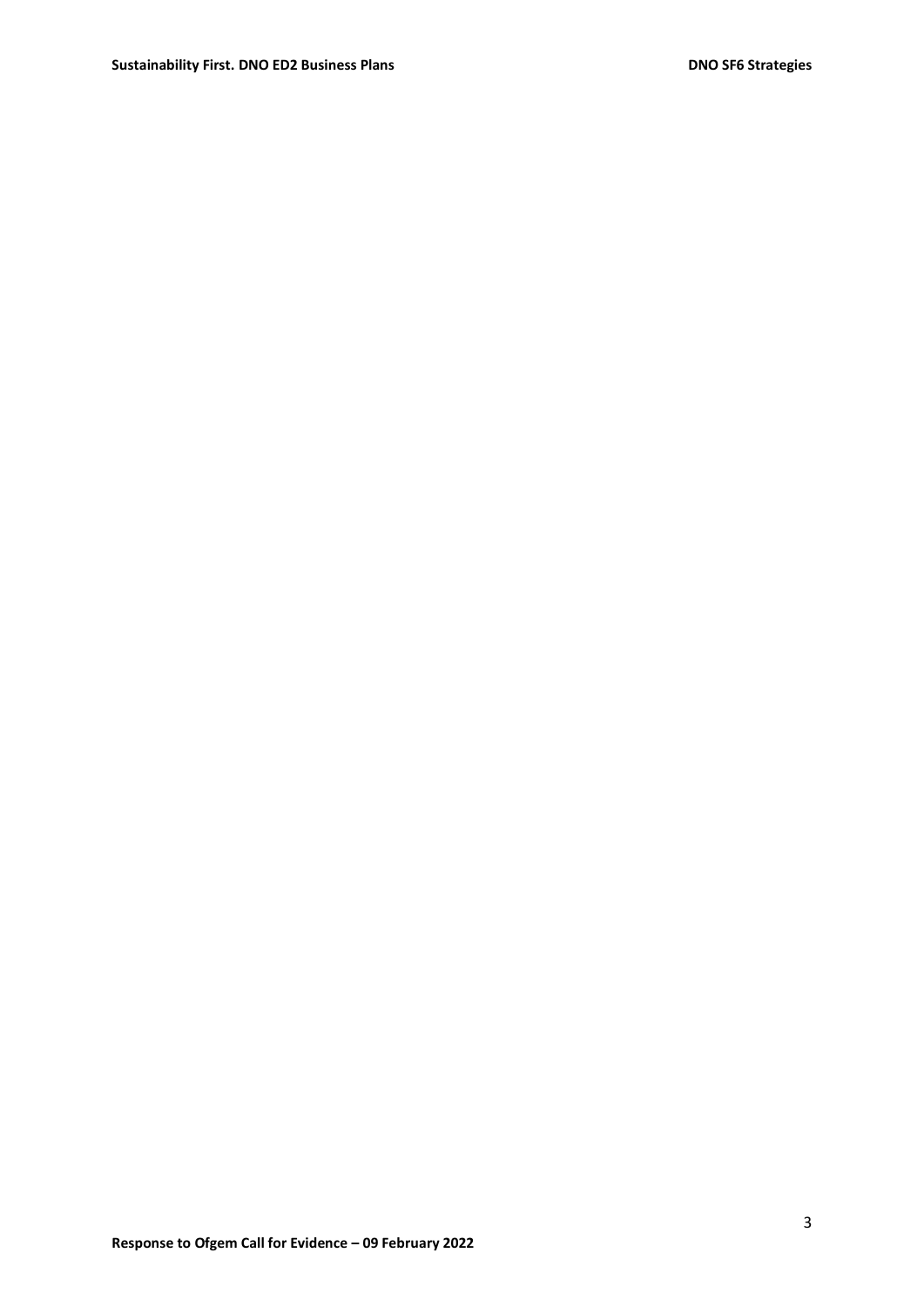#### **Section I – SF6 Overview**

#### **1. Headline conclusions**

**DNO SF6 strategies** vary considerably in quality. They range from the comprehensive to simply being on the 'to-do' list. The costs attaching to the strategies are not well-understood. With over 200,000 items of DNO equipment containing  $SF6<sup>4</sup> - i.e.$  a directly-controllable scope 1 emission - SF6 assets need far greater focus by DNOs in ED2. As a long-lived intense green-house gas<sup>5</sup>, a robust SF6 strategy must surely be a major input into development of DNO science-based targets. Given the immature state of several SF6 strategies in EAPs, Ofgem should provide a strong regulatory signal and opt to financially incentivise the ED2 SF6 strategy process, including collaboration. If left simply to reputational regulation as Ofgem presently propose, a concerted effort by DNOs in the next five years to address their long-run SF6 risk cannot be assumed – be that to support cost-efficient outcomes for SF6 asset-management or for net-zero delivery.

**Leakage reduction targets** – DNOs are required to adopt an ED2 SF6 leakage target. Individual targets sit against a complex backdrop of ageing equipment, variable but improving data on actual leakage, and SF6 banks still growing with new SF6 equipment being installed. In so far as it is possible to judge (given very variable baseline information presented in EAPs), the ambition-level of targets chosen by DNOs for overall rates of SF6 leakage-reduction against their total bank seem modest (and in some cases perhaps only level-pegging) – either against ED1 targets set six-years ago and / or against actual performance over the ED1 period. At draft determination, Ofgem should seek to better understand what a reasonable 'stretch-target' for SF6 leakage-reduction against bank and its associated cost could look like for each DNO. This is presently very hard to judge. In addition, within the total EAP BCF cost-envelope for ED2 it is hard to know in prioritising reductions in their scope 1 and scope 2 controllable emissions what short- and long-term trade-offs each DNO has made. For example, how has a DNO balanced relatively easy near-term steps to decarbonise (e.g. operational transport fleet) against SF6 measures ? For example, was the trade-off made against SF6 measures which may be incremental and lower cost (e.g. leakage-detection, asset monitoring) instead of against more costly asset-based measures (i.e replacing items of leak-prone SF6 equipment).

**Common reporting methodology** - DNOs are also required to develop a common SF6 reporting methodology. Yet despite this being an Ofgem baseline expectation, not every DNO clearly commits in its EAP to making progress. Only two indicate an expected date. At draft determination, Ofgem should specify dates both for completion of the common reporting methodology and also the startdate for reporting. Otherwise, there will continue to be no comparable basis by which to understand progress against targets – be that for leakage or for reduction over time in DNO SF6 banks.

**Reducing SF6 bank –** in line with their science-based targets one or two DNOs reference a long-term vision of SF6 elimination from their operations. Under Ofgem's current CBA methodology, SF6 assetreplacement invariably is justified only at end-of-life despite the value of avoided carbon emissions being factored into the assessment. While this equation may change in the future if a higher cost-of-

<sup>4</sup> **Total DNO SF6 Bank 2019-20 = 320,656 kg (7, 300, 000 tCO2e)**

**Total DNO SF6 Leakage 2019-20 = 865 kg (20,000 tCO2e)**

<sup>5</sup> 22,800 times the intensity of CO2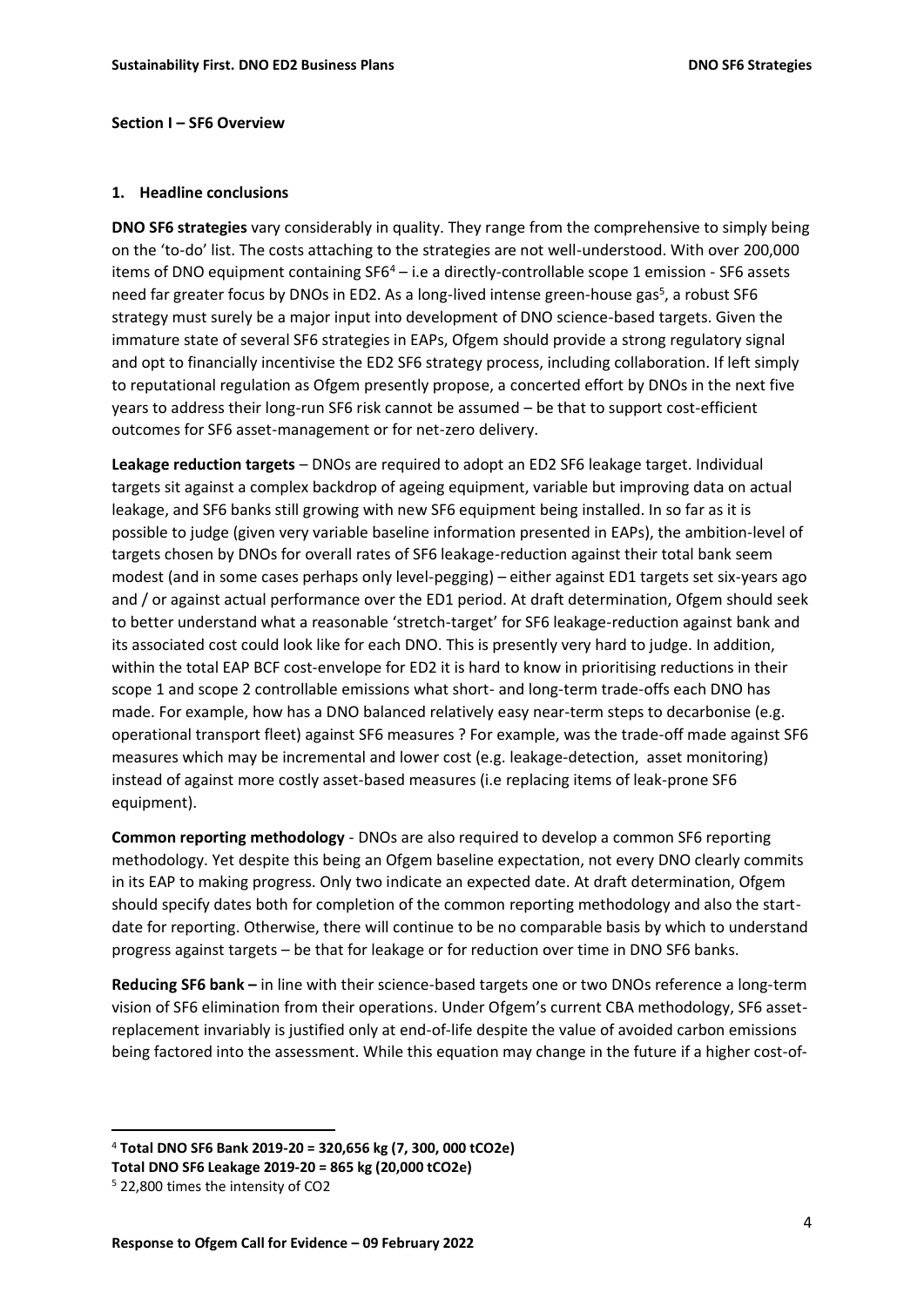carbon is used in CBA assessments<sup>6</sup>, presently an asset must prove itself relatively leaky before it can be replaced early. Yet each DNO has many tens-of-thousands of SF6 equipment items right across their network – and growing. For the most part this equipment doesn't leak and / or is sealed. The strategies must therefore fully examine options, pathways and priorities for cost-efficient and considered steps on managing-down SF6 banks over time. This needs a far better grasp of the full long-run costs and benefits, including carbon impacts<sup>7</sup>, of asset replacement, the available viable commercial options and the sheer practicality of managing-down DNO SF6 banks to align with SBT time-frames. Some DNO strategies are already well-developed. For example, on inventory, datacollection, and long-run approaches to asset management. And some are barely off the starting blocks. Some also indicate a fuller understanding of available non-SF6 alternatives and perhaps have more active supply-chain engagement. On innovation in SF6 asset-management, the strategies indicated little new or ground-breaking. Several DNOs already make use of infra-red leakage detection and one DNO references exploring SF6 recycling. Going forward, we would like to see more effort devoted in strategies to how innovative approaches, including data-analytics, could help to tackle the many fundamental outstanding questions implicitly raised by the strategies on how best to manage-down SF6 banks over the long term.

# **2. DNO SF6 Context**

### *Regulatory*

Sulphur Hexafluoride (SF6) is a man-made green-house with a warming potential ~23,000 times that of carbon-dioxide. Long-lived and potent, it is widely used as an effective insulator in electricity substation switch-gear and circuit breakers. Equipment containing SF6 is found at every network voltage.

SF6 usage is controlled via the F-Gas regulations<sup>8</sup>. Broadly, the rules require reduced sales of all F-Gases, a ban on F-Gases in new equipment subject to alternatives being available, and leak prevention and record-keeping for existing equipment.

Until now, due to lack of viable equipment alternatives, electricity sector switch-gear and circuit breakers containing SF6 have been exempt on an EU-wide basis from phase-down of sales and for new-procurement. DEFRA is currently reviewing the F-Gas regulations for report by end-2022. DNOs expect new proposals by Spring 2023 and updated regulations in 2024. For electrical equipment containing SF6 where viable cost-efficient alternatives exist UK phase-out is increasingly on the cards. Any ban prior to end-of-life in the ED2 period would doubtless lead to discussion of a pricecontrol re-opener. A far-reaching SF6 phase-out and ban looks more of a reality for ED3 and beyond.

<sup>6</sup> Elsewhere in our ED2 response to Ofgem we have stressed that the new BEIS figure for the enduring cost-ofcarbon – applicable to cost-benefit assessments in line with net-zero - is now three-times higher than the figure currently used by Ofgem in their CBA template. Ofgem will wish to revisit this. In using the higher BEIS figure for the cost-of-carbon in their CBA assessments DNOs may well find that certain proposed investments where reducing carbon emissions is a main benefit (previously ruled-out on cost-benefit grounds) - may now have a higher benefit.

<sup>7</sup> Including accounting for embodied carbon associated with early-replacement

<sup>8</sup> [https://www.gov.uk/government/collections/fluorinated-gas-f-gas-guidance-for-users-producers-and](https://www.gov.uk/government/collections/fluorinated-gas-f-gas-guidance-for-users-producers-and-traders#full-publication-update-history)[traders#full-publication-update-history](https://www.gov.uk/government/collections/fluorinated-gas-f-gas-guidance-for-users-producers-and-traders#full-publication-update-history)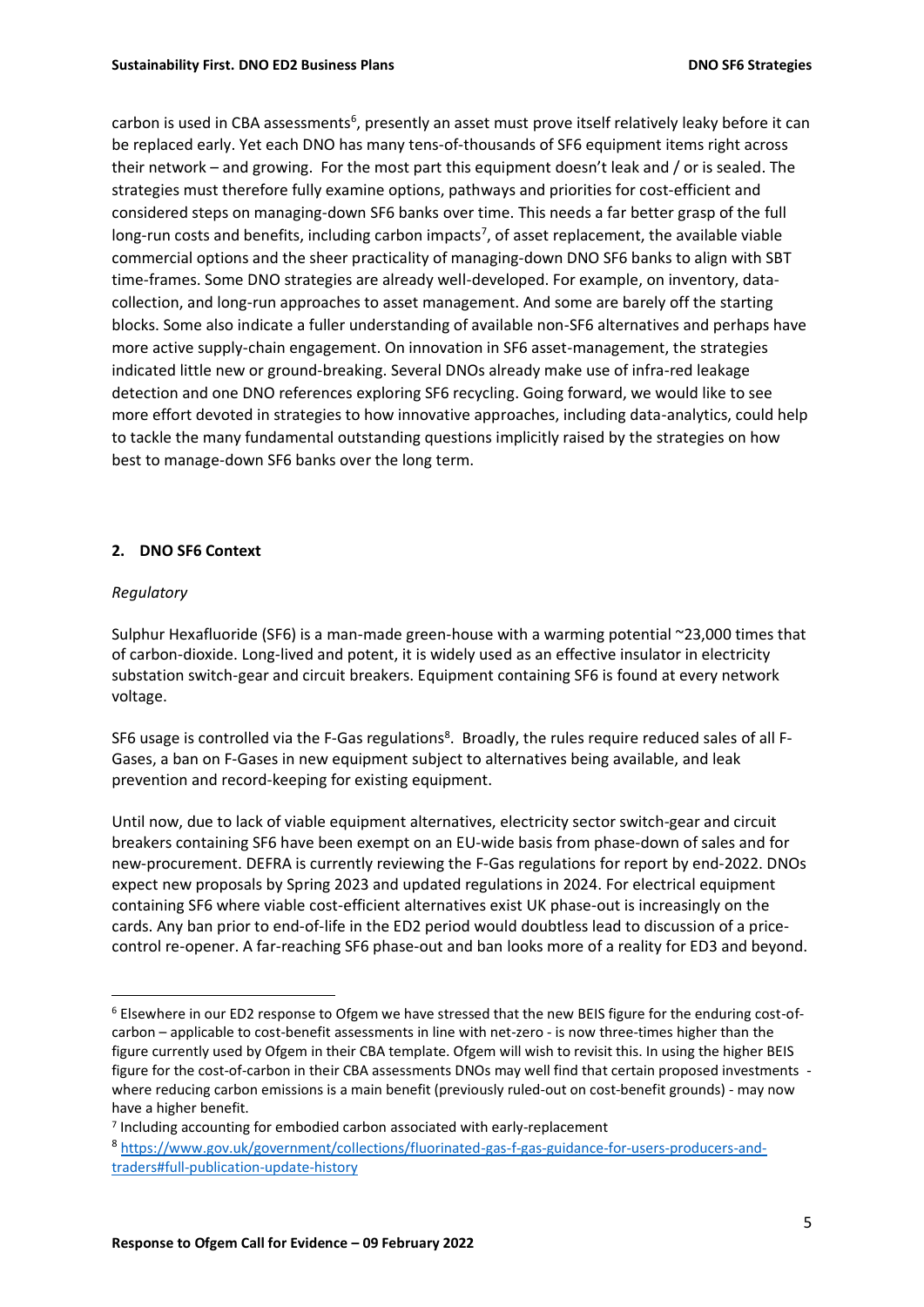Either way, active forward-planning by DNOs on their SF6 bank and supply-chain alternatives is clearly a very important element of risk management.

In ED2, regardless of new rules, the requirement by Ofgem for DNOs to adopt science based-targets for greenhouse gas reduction to limit warming to 1.5°, plus DNO plans to meet net-zero statutory targets, also mean that long-run DNO stewardship of their SF6 assets, including control of SF6 leakage, takes on new significance. For the first time Ofgem requires DNOs to have an SF6 Strategy<sup>9</sup>. This is very welcome.

The ED2 sector specific methodology<sup>10</sup> noted that DNO strategies would to some extent mirror those for transmission IIG (insulation and interruption gases). In Section II we look in detail at the DNO SF6 strategies.

# *The DNO SF6 challenge – key features* <sup>11</sup>

High-voltage switchgear can contain hundreds of kilograms of  $SF_6$ , with rules on maintenance, leakage-checks and reporting (inventory, leaks). At medium voltage - assumed to be <50kV<sup>12</sup> equipment containing  $\lt$ 5kg of SF<sub>6</sub> is often sealed. So, in general terms more 'fit-and-forget'.

In GB, most SF6 by mass sits in transmission equipment<sup>13</sup>. By volume, this represents ~85% of the full SF6 network inventory or 'bank'. And almost all leakage recorded is from transmission - some 97%<sup>14</sup>. But, when we look across the voltages at the numbers of switchgear units which contain SF6 this picture reverses. There are over 200,000 of these in GB. Virtually all in distribution networks - some 97%. And most equipment items which contain SF6 sit at very low voltage – over two- thirds at 11  $kV^{15}$ .

9 RIIO-ED2 Business Plan Guidance. 30 September 2021. Appendix 3. Environmental Action Plans (EAP). Baseline Expectations. P 74 <https://www.ofgem.gov.uk/publications/riio-ed2-business-plan-guidance>

# **Sulphur Hexafluoride (SF6)**

- Commit to implementing a strategy in RIIO-ED2 to manage SF6 on their network. This should include economic and efficient actions to reduce leakage rates and where appropriate, economic and efficient SF6 asset replacement.
- Adopt a target for SF6 leakage reduction.
- Commit to reporting on total SF6 bank and leakage reduction rates using a common DNO methodology.

<sup>10</sup> RIIO-ED2 Methodology Decision: 17 December 2020 <https://www.ofgem.gov.uk/publications/riio-ed2-sector-specific-methodology-decision> Annexe 1 - Delivering value for money services for consumers. Appendix 4. Para A4.3

<https://www.sustainabilityfirst.org.uk/publications-expert-viewpoints/149-sf6-time-to-get-serious>

<sup>14</sup> And leakage from Distribution equipment (i.e.. <52 kV) at 3% of total T&D leakage. <sup>15</sup> 70%

<sup>11</sup> Sustainability First. Expert Viewpoint. 18 November 2020.

<sup>12</sup> ENA Slide Set to ED2 Decarbonisation and Environment Working Group. 19 February 2020. **GB : SF6 'Bank' –** *using EU boundary medium-voltage definitions for T & D* **>52kV and <52kV.**

<sup>&</sup>lt;sup>13</sup> Op cit. ENA indicate total GB bank estimated at  $\sim$ 1,300 tonnes. Of which Transmission holds 85% and Distribution around 15% (195 tonnes).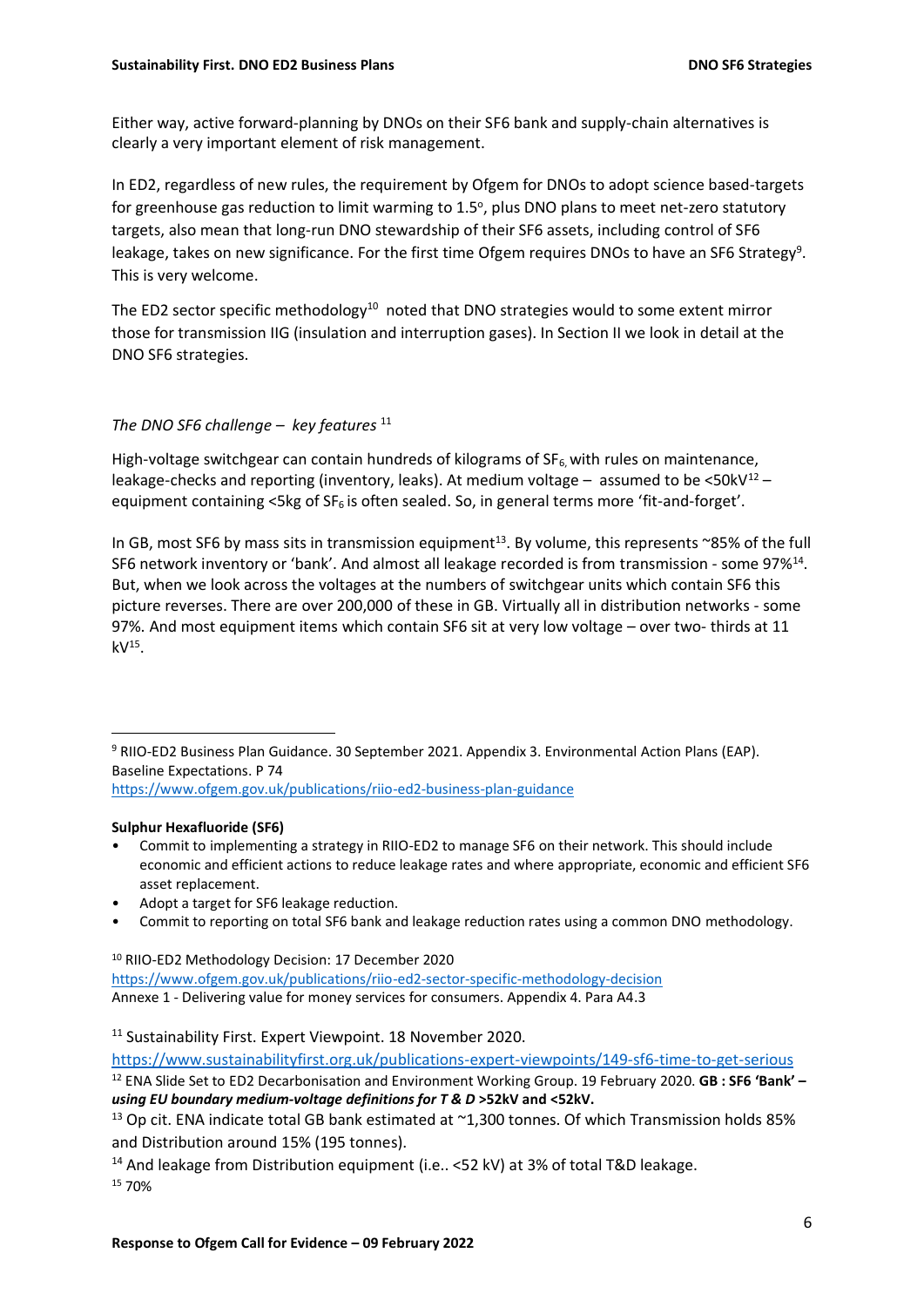So, not to underplay the challenge of SF6 leakage for DNOs, but the practical reality is that distribution also faces a significant long-term and complex network asset-management challenge arising from such extensive holding of very many small equipment items containing SF6.

DNOs describe their SF6 leakage in EAPs as a share of their internal business carbon footprint (BCF) ranging from 13% to 4% (in all cases as a share of their BCF minus losses)<sup>16</sup>. For some idea of how this sits within the total envelope of internal BCF emissions, one DNO indicates SF6 leakage to be equivalent to emissions from their operational transport - but substantially less than those from their business transport or their own buildings<sup>17</sup>. If emissions from losses are also included within BCF, then greenhouse emissions associated with SF6 leakage – together with all the other elements of scope 1 and 2 emissions – become a very small share indeed of total BCF. Adding contractor emissions (scope 3), smaller still. Nevertheless, none of this should detract from the fact that SF6 leakage is a scope 1 emission that arises directly from DNO business activity and is therefore 'directly controllable'<sup>18</sup> .

DNOs have summarised their ED1 activity on SF6 at a high-level as follows<sup>19</sup>:

- Investment and replacement of most significant contributors to SF6 losses on the network
- Innovation projects looking at alternatives to SF6 underway
- Investigation into more efficient repair options
- Use of FLIR (infra-red) camera to locate leaks
- Consideration of minimising emissions by de-gassing in situ
- Investigation into causes of SF6 leakages
- Installation of low leakage SF6 equipment
- Use of stringent high specifications at lower voltages to reduce SF6 leakage rates
- DNO collaboration via the ENA SF6 working group
- Understanding and compliance with FGas Regulations and contributing to the EU Consultation

In 2019-20, total leakage reported by DNOs to Ofgem amounted to 865 kg of SF6 (19,722 tCO2e)<sup>20</sup>. This is fourteen times less than leakage reported from transmission assets in the same year<sup>21</sup>. Even so, in terms of making progress towards DNO science based and net-zero targets, leakage prevention must be a first-order emissions reduction measure for DNOs.

<sup>&</sup>lt;sup>16</sup> For example, WPD – 13% (EAP p 26); Northern Powergrid – 11% (Chart on BCF Components. BP p 80. 'Fugitive Emissions' = 11% (ie without losses and emissions of external contractors); SPEN – 4% (EAP. SF6 Strategy. P 90); UKPN - 4% of scope 1& 2 emissions (excl losses).

<sup>&</sup>lt;sup>17</sup> NPG – Figure 1. Components of our Business Carbon Footprint. BP p 80. Buildings energy usage – 50%; Business transport – 28 %; Operational transport – 11%; SF6 leakage – 11%.

 $18$  Described as 'fugitive emissions' in some plans – a technical term which in our view fails to adequately convey that these are controllable green-house gas emissions from leaking equipment.

<sup>19</sup> SSEN & WPD slides to Ofgem Decarbonisation & Environment Working Group. 11 September 2020. <sup>20</sup> <https://www.ofgem.gov.uk/publications/riio-1-electricity-distribution-annual-report-2019-20>

<sup>&</sup>lt;sup>21</sup> 12,441 Kg of SF6 leakage total for NGET, SPEN, SSET reported in 2019-20 <https://www.ofgem.gov.uk/publications/riio-electricity-transmission-annual-report-2019-20>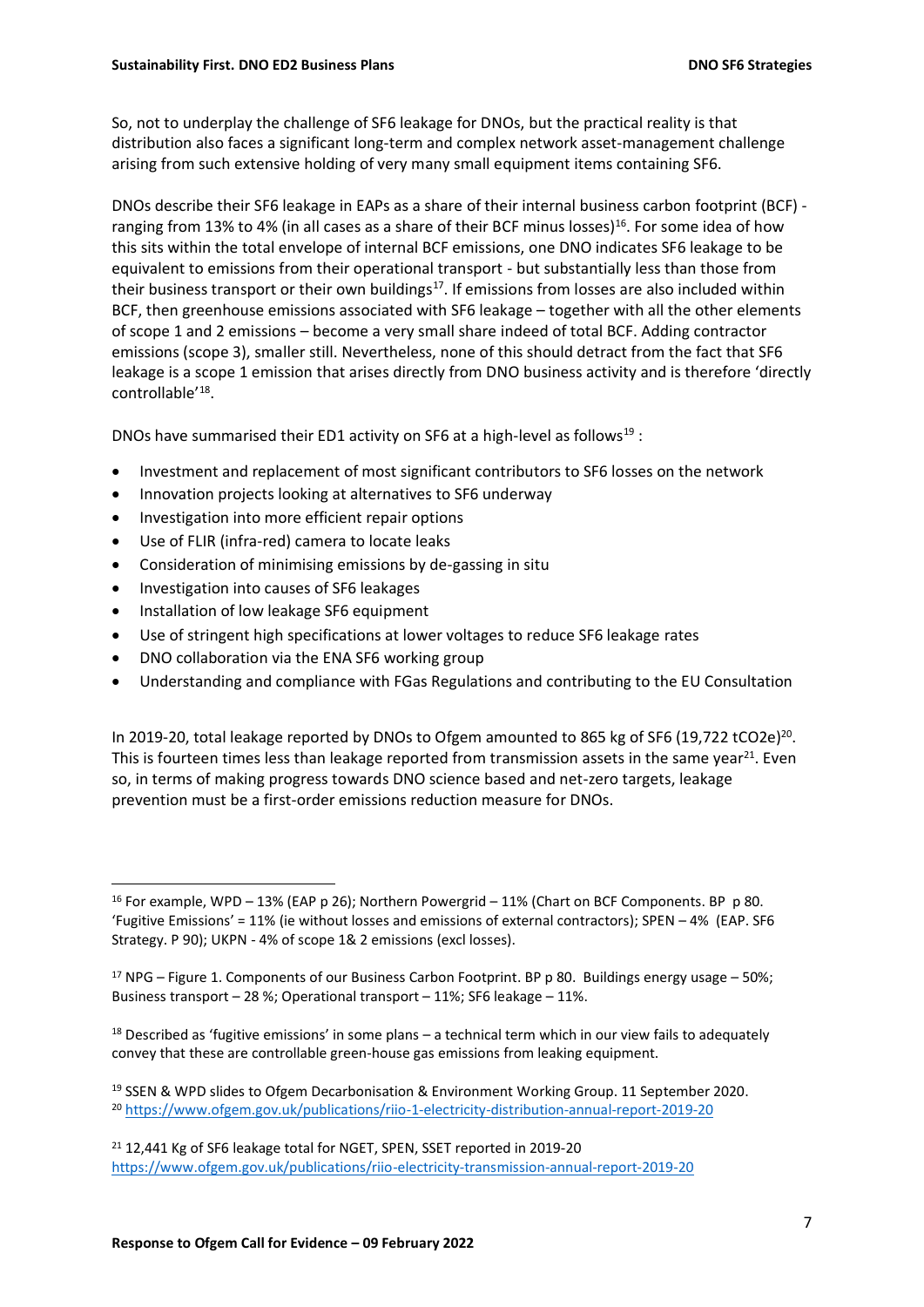Without action, the risk of leakage will increase from older equipment deteriorating. This is currently assumed to be more problematic at higher distribution voltages, although current reporting requirements on leakage to Ofgem are not sufficiently granular to analyse this. Also, new loadrelated and other asset investment is still increasing the overall size of DNO SF6 banks. While not raising additional leakage prospects in the near term, it is hard to know if this will be the case in the long-term<sup>22</sup>.

The EAPs show that tackling leakage from deteriorating (most likely older) equipment at higher distribution voltages - either through repair or through limited asset replacement based on 'end-oflife' CBA assessments - to be the main focus for the DNO SF6 ED2 investment commitments.

For transmission in RIIO2 Ofgem addressed the leakage and asset management challenge for SF6 (and other interruption gases) with two incentives. First, via a stretch leakage-reduction target specified against a very clearly defined baseline - with potential for a fine where targets are missed (and for some TOs, but not all, a potential to reward improvement beyond targets)<sup>23</sup>. Second, an incentive for a specific programme of asset-intervention for National Grid (who have a particularly tough leakage problem) to help them manage-down some of their worst deteriorating SF6 assets. This programme to be targeted and carefully monitored<sup>24</sup>. For ED2, Ofgem do not presently plan for any financial incentives to improve DNO management approaches to SF6 assets. We return in our conclusions to the question of sharper incentive signals for DNOs. It is also worth noting that there is also an anomaly on proposed RIIO2 SF6 incentive approaches between transmission and distribution - given that 132 kV is classed as a transmission voltage in Scotland and a distribution voltage in England & Wales.

Generally, in looking across individual EAPs it has proved hard in simple terms to :

- **Understand the main lessons learned by each DNO from their SF6 leakage performance in ED1 -** how far targets were met and / or were in the end challenging, how problems were tackled and how far lessons on ED1 leakage have informed proposed actions and investment priorities for ED2.
- **Understand the basis for the ambition-level of each DNO SF6 leakage-reduction target relative to ED1** – in particular whether a DNO has simply adopted a straight-line trajectory from their ED1 target or performance, or their final 2019-20 outturn (or other date). Or, given SBTs, netzero, and extensive stakeholder testing on environmental priorities<sup>25</sup>, whether as a result the

<sup>25</sup> eg WPD

<sup>&</sup>lt;sup>22</sup> ENWL RIIO2 Action Plan for SF6 : 'Our long-term vision is for our network assets to be 100% free of SF6 (or other greenhouse gases), but at present this is not technically or financially viable. We will continue to use SF6 switchgear until such time that the SF6-free solutions have been technically approved and are cost-effective over the whole asset life-cycle. While this market matures, our SF6 holding may increase, with the installation of new SF6 switchgear on the network; this switchgear will be highly unlikely to leak'.

<sup>&</sup>lt;sup>23</sup> RIIO-2 Final Determinations Electricity Transmission System Annexe (Revised). 3 February 2021. Insulation and Interruption Gas (IIG) Leakage ODI-F. Pp 43-45 . [https://www.ofgem.gov.uk/sites/default/files/docs/2021/02/final\\_determinations\\_et\\_annex\\_revised.pdf](https://www.ofgem.gov.uk/sites/default/files/docs/2021/02/final_determinations_et_annex_revised.pdf)

<sup>&</sup>lt;sup>24</sup> RIIO-2 Final Determinations. NGET Annexe (Revised). 3 February 2021. Pp 33-36 [https://www.ofgem.gov.uk/sites/default/files/docs/2021/02/final\\_determination\\_nget\\_annex\\_revised.pdf](https://www.ofgem.gov.uk/sites/default/files/docs/2021/02/final_determination_nget_annex_revised.pdf)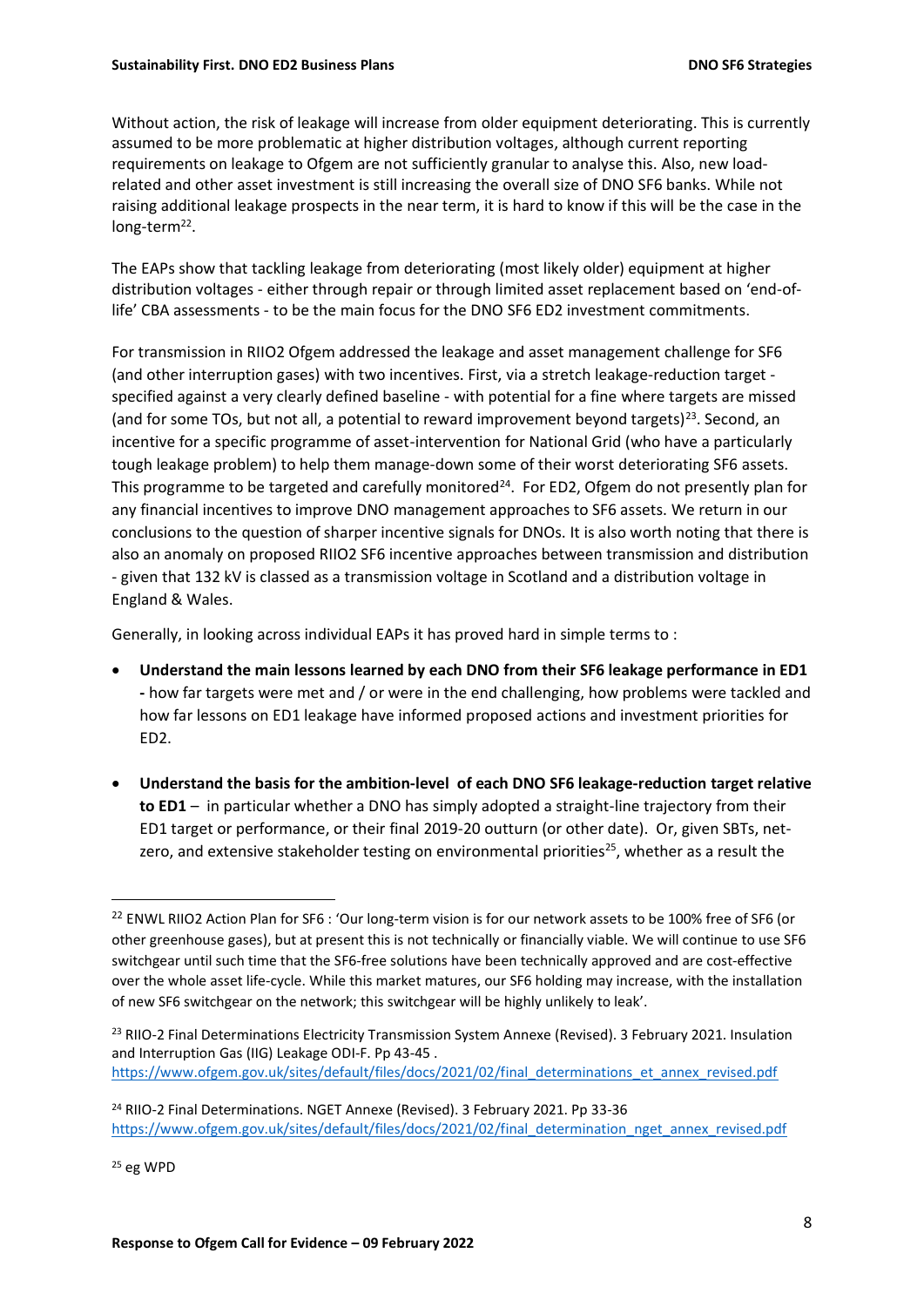proposed ED2 trajectories for leakage reduction are more (or less) ambitious in ED2 when set against ED1. 26

• **Compare between DNOs on the relative ambition of their proposed reduction targets and investment commitments for SF6 leakage.** 

#### *Ofgem SF6 ED1 reports - SF6 banks and leakage*

In taking a high-level view of commitments on SF6, and with limited resource, it has not been possible for Sustainability First to directly answer these important questions. In practice, given the great variability in the information provided by DNOs, we are not clear whether the EAP material in fact offers ready answers – in particular on questions around comparisons.

In attempting a better overview against which to judge DNO plans on SF6, we looked back at the information reported in Ofgem's own annual distribution report for 2019-20 on SF6. In practice this information is also relatively limited.

Absent better information in business plans, Ofgem's own ranking and RAG-rating perhaps offers a helpful start to any base-lining process. The tables are organised by licence area for each DNO rather than by DNO name - so we have also added our own summary for 19-20 by DNO<sup>27</sup>.

| SF6 emissions as a percentage of the SF6 bank |                 |                 |         |         |         |         |         |
|-----------------------------------------------|-----------------|-----------------|---------|---------|---------|---------|---------|
|                                               | DPCR5 - 2013/14 | DPCR5 - 2014/15 | 2015/16 | 2016/17 | 2017/18 | 2018/19 | 2019/20 |
| <b>ENWL</b>                                   | 0.42%           | 0.21%           | 0.10%   | 0.39%   | 0.37%   | 0.24%   | 0.48%   |
| NPqN                                          | 0.17%           | 0.11%           | 0.16%   | 0.10%   | 0.22%   | 0.11%   | 0.09%   |
| NPqY                                          | 0.57%           | 0.44%           | 0.46%   | 0.53%   | 0.32%   | 0.24%   | 0.25%   |
| WMID                                          | 0.54%           | 0.32%           | 1.69%   | 0.88%   | 0.76%   | 0.65%   | 0.43%   |
| <b>EMD</b>                                    | 0.28%           | 0.08%           | 0.41%   | 0.28%   | 0.25%   | 0.27%   | 0.42%   |
| <b>SWALES</b>                                 | 0.27%           | 0.87%           | 0.56%   | 0.51%   | 0.57%   | 0.81%   | 0.38%   |
| <b>SWEST</b>                                  | 1.39%           | 1.12%           | 0.90%   | 0.60%   | 0.91%   | 0.58%   | 0.59%   |
| LPN                                           | 0.02%           | 0.05%           | 0.02%   | 0.04%   | 0.02%   | 0.06%   | 0.09%   |
| SPN                                           | 0.08%           | 0.07%           | 0.08%   | 0.08%   | 0.17%   | 0.09%   | 0.06%   |
| EPN                                           | 0.22%           | 0.19%           | 0.19%   | 0.27%   | 0.23%   | 0.10%   | 0.13%   |
| SPD                                           | 0.49%           | 0.47%           | 0.01%   | 0.01%   | 0.24%   | 0.04%   | 0.05%   |
| <b>SPMW</b>                                   | 0.55%           | 0.54%           | 0.18%   | 0.28%   | 0.38%   | 0.20%   | 0.16%   |
| <b>SSEH</b>                                   | 0.18%           | 0.27%           | 0.11%   | 0.07%   | 0.03%   | 0.16%   | 0.21%   |
| SSES                                          | 0.47%           | 0.46%           | 0.52%   | 0.55%   | 0.78%   | 0.88%   | 0.73%   |
| <b>Total</b>                                  | 0.35%           | 0.32%           | 0.37%   | 0.32%   | 0.35%   | 0.30%   | 0.27%   |

| Source: Ofgem Annual Distribution Report. 2019-20 |  |  |  |
|---------------------------------------------------|--|--|--|
|---------------------------------------------------|--|--|--|

<sup>&</sup>lt;sup>26</sup> See section 4 below on proposed ED2 SF6 leakage targets.

<sup>27</sup> **ENWL** (Electricity North West) = ENWL**; NPG** (Northern Power Grid) = NPgN, NPgY; **WPD** (Western Power Distribution) = WMID, EMID, SWALES, SWEST; **UKPN** (UK Power Networks) = LPN, SPN, EPN**; SPEN** (Scottish Power Energy Networks) = SPD, SPMW; **SSEN** (Scottish & Southern Energy Networks) = SSEH, SSES.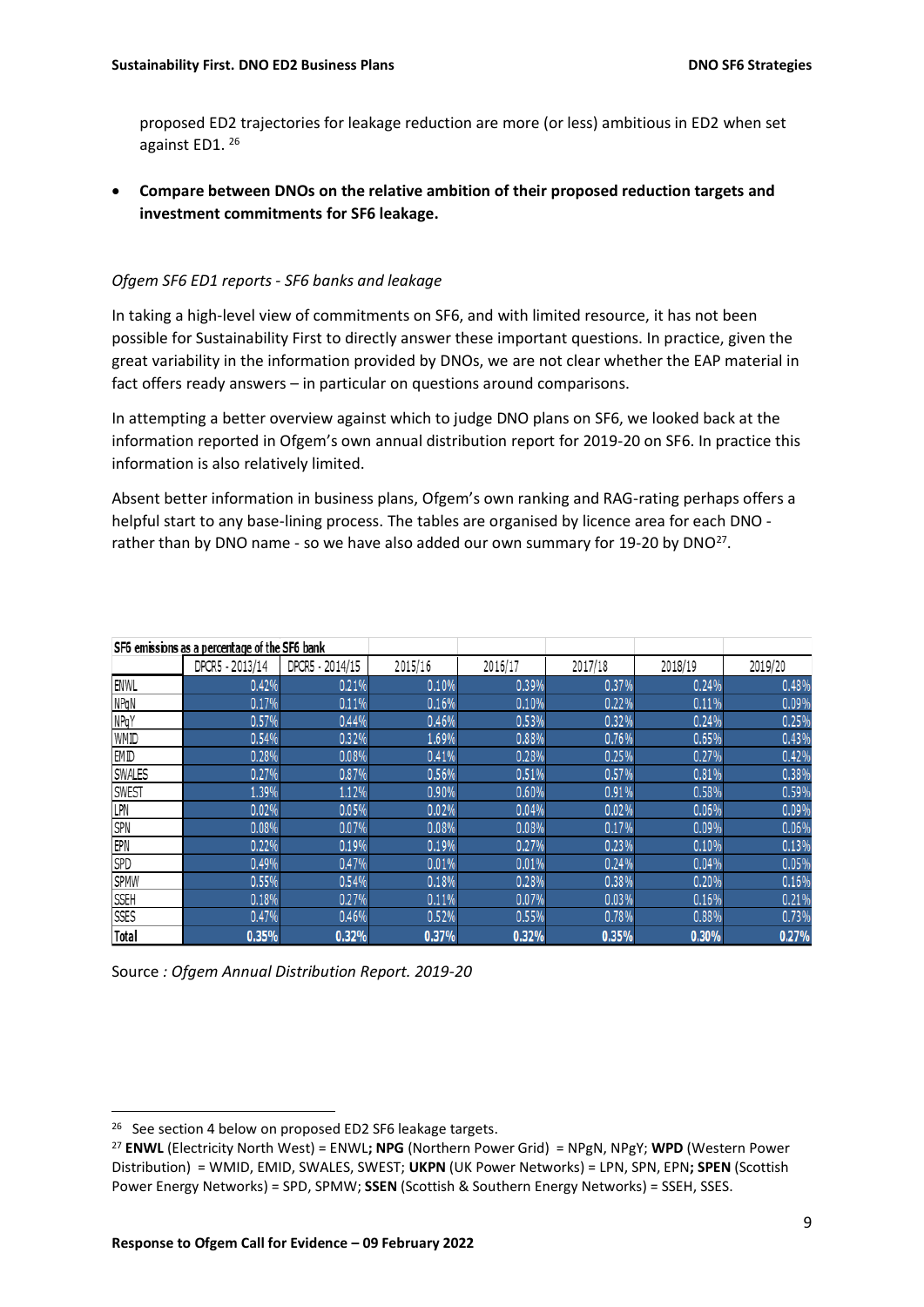| Ranking      | 2015/16        | 2016/17        | 2017/18        | 2018/19        | 2019/20        |
|--------------|----------------|----------------|----------------|----------------|----------------|
| ENWL         | $\overline{4}$ | 9              | 9              | 8              | 12             |
| <b>NPgN</b>  | $\overline{6}$ | 5              | $\overline{4}$ | 5              | 3              |
| <b>NPgY</b>  | 10             | $11\,$         | $\bf 8$        | $\overline{9}$ | $\,8\,$        |
| WMID         | 14             | 14             | 12             | 12             | 11             |
| EMID         | 9              | 8              | $\overline{7}$ | $10$           | 10             |
| SWALES       | 12             | 10             | 11             | 13             | 9              |
| <b>SWEST</b> | 13             | 13             | 14             | 11             | 13             |
| LPN          | $\overline{2}$ | $\overline{2}$ | $\mathbf 1$    | $\overline{2}$ | $\overline{4}$ |
| <b>SPN</b>   | 3              | $\overline{4}$ | 3              | 3              | $\overline{2}$ |
| EPN          | 8              | 6              | 5              | $\overline{4}$ | 5              |
| <b>SPD</b>   | $\mathbf{1}$   | $\mathbf 1$    | $6\phantom{a}$ | $\mathbf 1$    | $\mathbf{1}$   |
| <b>SPMW</b>  | $\overline{7}$ | $\overline{7}$ | 10             | $\overline{7}$ | 6              |
| <b>SSEH</b>  | 5              | 3              | $\overline{2}$ | $\overline{6}$ | $\overline{7}$ |
| SSES         | 11             | 12             | 13             | 14             | 14             |

| SF6 emitted as % of bank - SNAPSHOT |  |
|-------------------------------------|--|
|-------------------------------------|--|

*Source : Ofgem Annual Distribution Report. 2019-20*

Below is our own summary of Ofgem's SF6 information on SF6 leakage against bank for each DNO (for the most recent reporting year 19-20).

| SF6 reporting to<br>Ofgem by DNO | SF6 bank (Kgs)<br>$-2019-20$ | SF6 kg emitted<br>$-2019-20$ | SF6 kg emitted as<br>percentage of each DNO |
|----------------------------------|------------------------------|------------------------------|---------------------------------------------|
| $-2019-20$                       |                              |                              | $bank - 2019-20$ (rounded)                  |
| <b>ENWL</b>                      | 16,098                       | 78                           | 0.48%                                       |
| <b>NPG</b>                       | 36,195                       | 63                           | 0.17%                                       |
| <b>SPEN</b>                      | 35,562                       | 42                           | 0.11%                                       |
| <b>SSEN</b>                      | 27,156                       | 172                          | 0.63%                                       |
| <b>UKPN</b>                      | 116,857                      | 116                          | 0.10%                                       |
| <b>WPD</b>                       | 88,788                       | 395                          | 0.44%                                       |
| <b>Total</b>                     | 320,656 kgs                  | 866                          | 0.27%                                       |

*Source : Sustainability First from Ofgem Annual Distribution Report. 2019-20*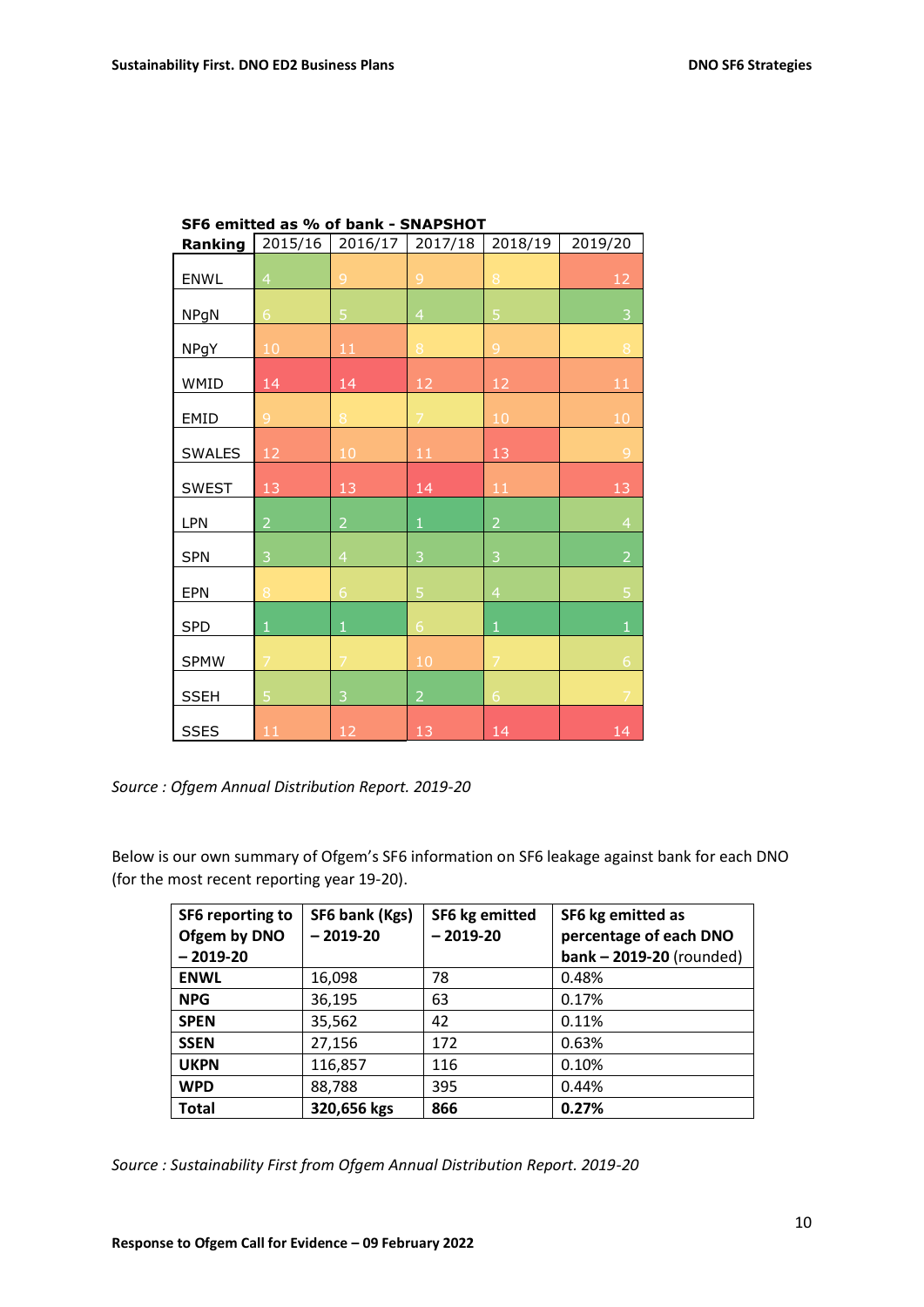From this Ofgem material, we conclude as follows.

#### *SF6 banks in 2019-20*

- Information on SF6 banks is submitted to Ofgem as 'total SF6 installed' (ie by volume (kgs)). This information should also be submitted in tCO2e to feed more transparently into SBT and net-zero calculations<sup>28</sup>.
- Between DNOs, there are significant differences in the volume / size of SF6 banks (kg). UKPN and WPD each have a large share of the total DNO SF6 bank of 320,656 kg (taken together, approaching a 60% share).
- For some DNOs, there is a significant difference within their SF6 banks between their different licensed areas (i.e. SSEN, UKPN, WPD).
- In every DNO licence area except one (SSEN-Southern), the volume of the SF6 bank continued to grow in 2019-20 against the previous year. Several DNOs note in their EAPs that their overall SF6 asset holding is likely to increase due to the rate of new capital investment and the absence of suitable alternatives<sup>29</sup>.

# *SF6 leakage in 2019-20*

Against an overall DNO average of 0.27% leakage against the total SF6 bank (320,656 kg in 2019-20), our summary table indicates substantial differences on SF6 leakage at a DNO-level. Such differences will need a better understanding in future iterations of the SF6 strategies. For example in 2019-20 :

- UKPN with the largest SF6 bank by volume, had the smallest leakage-rate relative to its bank
- SSEN with the smallest SF6 bank volume, had the highest leakage-rate relative to its bank<sup>30</sup>
- WPD and ENWL have similar percentage leakage rates reported relative to their banks albeit WPD's SF6 bank is five-times greater by volume than ENWL, so it is also perhaps important to understand the underlying asset picture.

Ofgem presently do not receive detailed information broken down by asset type - either in relation to the DNO SF6 bank or to SF6 leakage. For the longer-term such basic information will need to be recorded and reported to judge proposed DNO actions on SF6, including their adequacy or otherwise. EAPs (and detailed engineering justifications for ED2 which we have not looked at) offer some high-level insight into DNO priorities on tackling SF6 leakage-rates for their main deteriorating DNO assets. But more generally in terms of total SF6 bank, it is presently not feasible to judge either the practicality or the potential costs of possible SF6 phase-out or eventual removal. Nor indeed how far basic differences between DNO SF6 banks and leakage might also eventually impact individual DNO costs differently. This is the kind of detailed analysis that DNO SF6 strategies and plans will eventually need.

This over-view in Section I has drawn on available Ofgem and ENA/DNO material.

In Section II we now turn to the DNO ED2 environmental action plans and SF6 strategies.

<sup>&</sup>lt;sup>28</sup> Ofgem guidance. 31 March 2021. ED2 Business Plan Template Data M23. Environmental Action Plan. pp 139-140.

<sup>29</sup> Eg. ENWL

<sup>&</sup>lt;sup>30</sup> In their EAP, SSEN acknowledge this. They say that their ED2 focus on SF6 asset interventions are scheduled for SEPD (ie Southern). That SEPD leakage rates are significantly higher within SSEN and also comparatively high compared with other DNOs.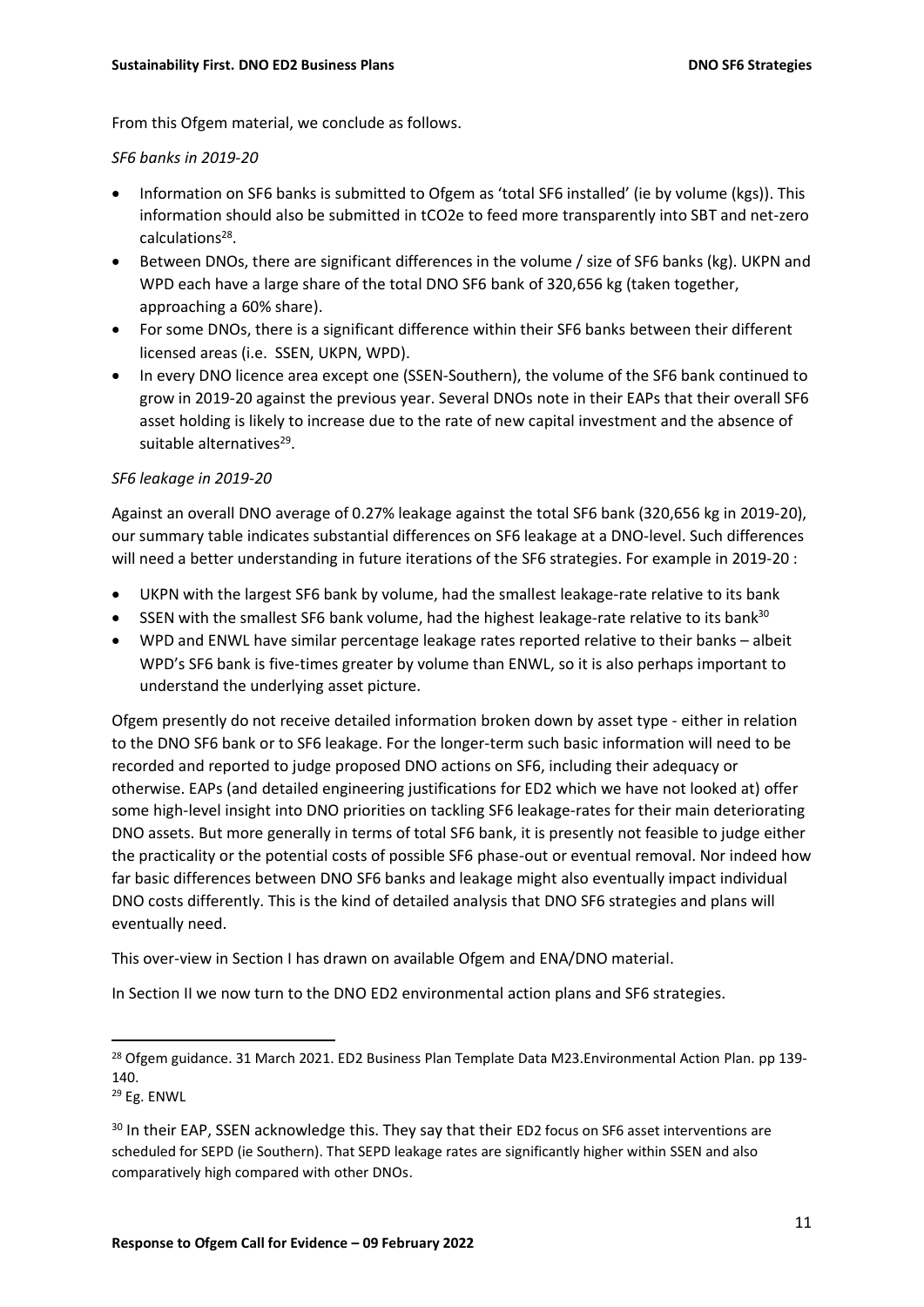### **Section II – DNO ED2 SF6 Targets and Strategies**

#### **3. Stakeholder views on DNO approaches to SF6 management**

From a stakeholder and consumer standpoint, and as our main response to Ofgem makes clear, ED2 is not in any sense business-as-usual in environmental terms for DNOs. Net-zero necessitates major new areas of business activity and new spend - plus a step-change across all activity. The requirement to adopt science-based targets and to meet the UK's statutory net-zero targets both in own-operations and wider business activity feeds directly into DNO EAP commitments and priorities - including for SF6.

DNOs thoroughly tested their EAPs through multiple stages of engagement. They received strong support from both customers and stakeholders for DNOs to be ambitious on decarbonisation and net-zero as well as in other environmental areas. Likewise, DNOs undertook extensive testing of customer and stakeholder views on cost trade-offs to inform high-level decisions about levels of EAP spend relative to other business areas, and also to inform more detailed decisions on specific EAP commitments and priorities. Generally, from a consumer standpoint, the EAP proposals have been generally well-considered. In the face of current energy bill pressures however the materiality of EAP costs clearly must be well-understood.

Specifically on SF6, one DNO said that stakeholder feedback was that SF6 was a 'key priority'. The same DNO tested five possible levels of reduction for SF6 leakage set against expected potential bill impacts. A clear majority of stakeholders favoured the maximum level of ambition that was put to them, and the DNO felt reassured that the options presented were in the correct range and 'sufficiently ambitious<sup>'31</sup>. Another DNO reports that when stakeholders were asked about implementing a new management approach for a potent green-house gas found in some equipment, 89% understood and 81% said 'yes' and only 2% said 'no'<sup>32</sup>. A third DNO said that some respondents were shocked at the figures shared on the potency and impact of SF6 and recognised that investment to reduce SF6 emissions would be costly but said that if investment was delayed, the real cost would be felt by future generations in terms of climate change. They wanted the DNO to be smarter with its equipment, replacing older kit with more environmentally friendly alternatives, as and when this technology becomes available while being mindful of the costs associated with replacement before end-of-life. They also wanted to see the DNO proactively managing its subcontractors, ensuring they understood the SF6 impact of the equipment that they supply<sup>33</sup>.

At the other end of the engagement spectrum on SF6, one DNO simply notes under a short section on 'customer and stakeholder engagement' that the importance of the environment, and specifically achieving net-zero, is recognized by customers and stakeholders alike – but that 'we do not have any specific customer feedback on SF6 emissions'.<sup>34</sup> They also note in their business plan summary that

<sup>31</sup> WPD – Supp Annexe 2a – p 99 SF6 trade-offs. Against their present 17% SF6 reduction target, tested possible ED2 SF6 reduction targets of : 5% ↓(= minus-£0.06p p.a.); 10%↓ (= no bill impact); 15%↓ (= £0.08p p.a); 20%↓(=£0.10p p.a); further ambition / an alternative (uncapped).

<sup>&</sup>lt;sup>32</sup> ENWL. EAP p 12

<sup>&</sup>lt;sup>33</sup> NPG. Detailed Engagement Findings p 119. We did not locate a write-up where comparative bill impacts of different ambition levels for SF6 leakage and management were tested with stakeholders. The EAP p 13 discusses different costed options in light of stakeholder insights on 'delivery of an ambitious reduction level while remaining mindful of costs'.

<sup>&</sup>lt;sup>34</sup> UKPN. EAP section on SF6 p 42.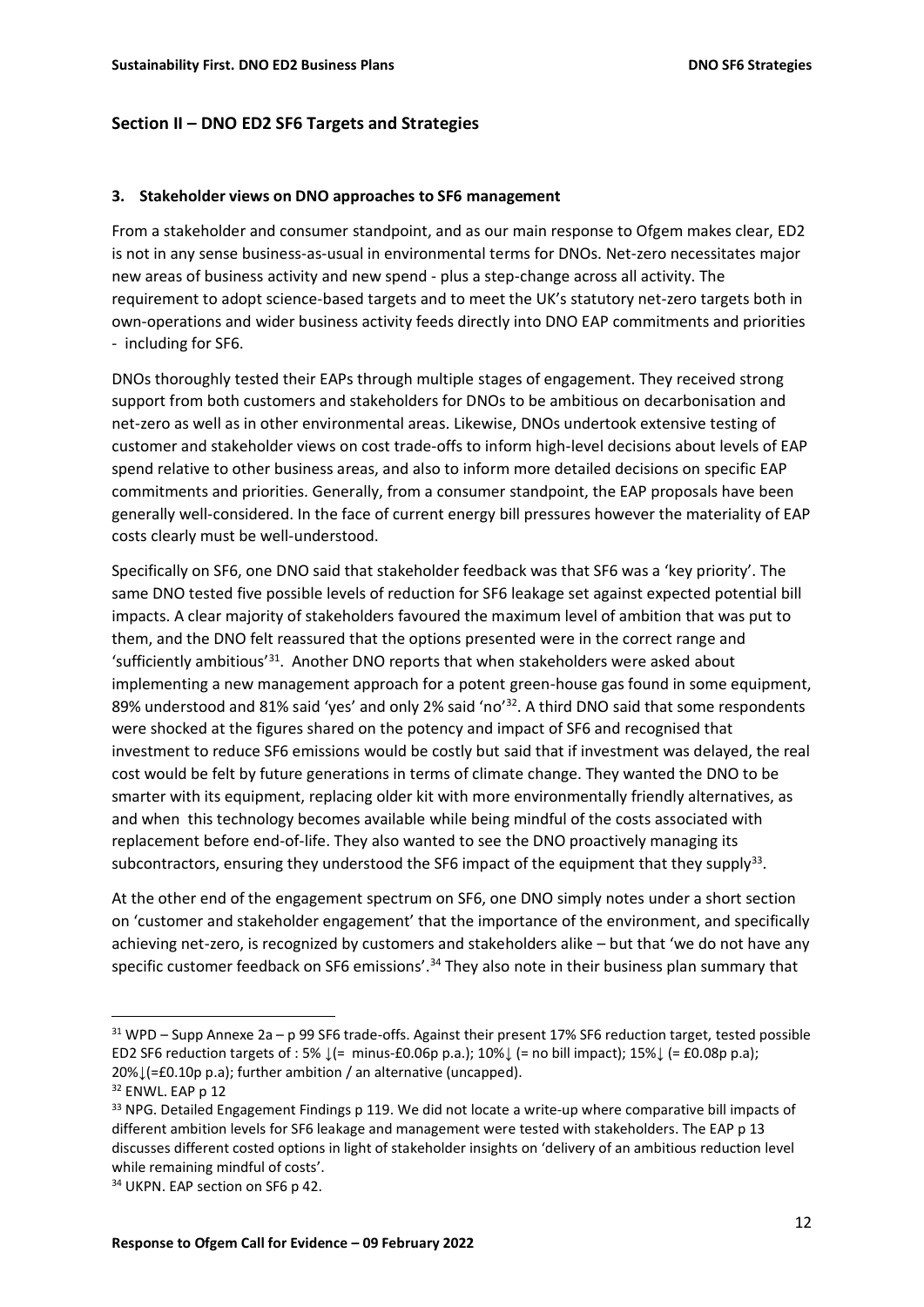they responded to feedback on their draft plan to make more ambitious commitments, inter al, 'on our dependence on SF6 switchgear'<sup>35</sup>

#### **4. DNO ED2 commitments and SF6 leakage targets against bank**

Ofgem's ED2 baseline expectations on leakage targets and reporting are as follows<sup>36</sup>:

- **Adopt a target for SF6 leakage reduction.**
- **Commit to reporting on total SF6 bank and leakage reduction rates using a common DNO methodology.**

The table below attempts to collate information from DNO EAPs relevant to their ED2 commitments and targets adopted for SF6 leakage reduction against their SF6 bank.

As noted, the considerable variability in DNO SF6 asset condition, and also the fact that DNO banks may increase at varying rates over ED2, mean that for each DNO the main ED2 'benchmark' on ambition-level on SF6 leakage reduction, must, for the time-being, be their own ED1 target. Or, alternatively their performance (however specified) against that target. At present, this is the only practical way to give context to ambition-levels for ED2 targets. Adoption of science-based targets should in the end drive a better understanding of the ambition level of DNO commitments to tackle leakage and also for reducing their SF6 bank.

Meaningful cross-company comparison on targets on the basis of information in the EAPs is hard. Even so, our table below of DNO SF6 leak-reduction targets might at least prompt some useful questions. In itself it doesn't offer conclusions on the relative ambition of DNOs in their ED2 proposals on SF6 leakage reduction.

Pulling this table together has not been straightforward. The EAPs do not necessarily set out clear information on initial ED1 SF6 leakage reduction targets - nor on ED1 out-turn performance against those targets in a standard or readily accessible way - so there may well be errors of interpretation in our table. Several EAPs also don't set out in a single place their ED2 leakage reduction targets alongside the specific investments proposed to deliver the targets, nor the expected cost. On balance, ENWL and NPG probably offer clearest context for their selected targets. NPG in particular has a clear and helpful graphic<sup>37</sup>.

SSEN provide a very full account of their approach on SF6, but their leakage reduction target is baselined against 2019-20, so it is hard to understand the chosen 'ambition-level' relative to their ED1 target or their historic ED1 performance (plus their cost-information is redacted in their EAP). UKPN has also placed its proposed investments in the context of its science-based targets. Only one DNO, ENWL, openly recognises the uncertainty of target-setting against ageing assets. They commit

- Adopt a target for SF6 leakage reduction.
- Commit to reporting on total SF6 bank and leakage reduction rates using a common DNO methodology.

 $35$  UKPN. BP – p 9

<sup>36</sup> RIIO-ED2 Business Plan Guidance. 30 September 2021. Appendix 3. Environmental Action Plans (EAP). Baseline Expectations. Page 74 - <https://www.ofgem.gov.uk/publications/riio-ed2-business-plan-guidance> **Sulphur Hexafluoride (SF6)**

<sup>•</sup> Commit to implementing a strategy in RIIO-ED2 to manage SF6 on their network. This should include economic and efficient actions to reduce leakage rates and where appropriate, economic and efficient SF6 asset replacement.

<sup>37</sup> NPG. Annexe 4.6. EAP. Fig 4 p15.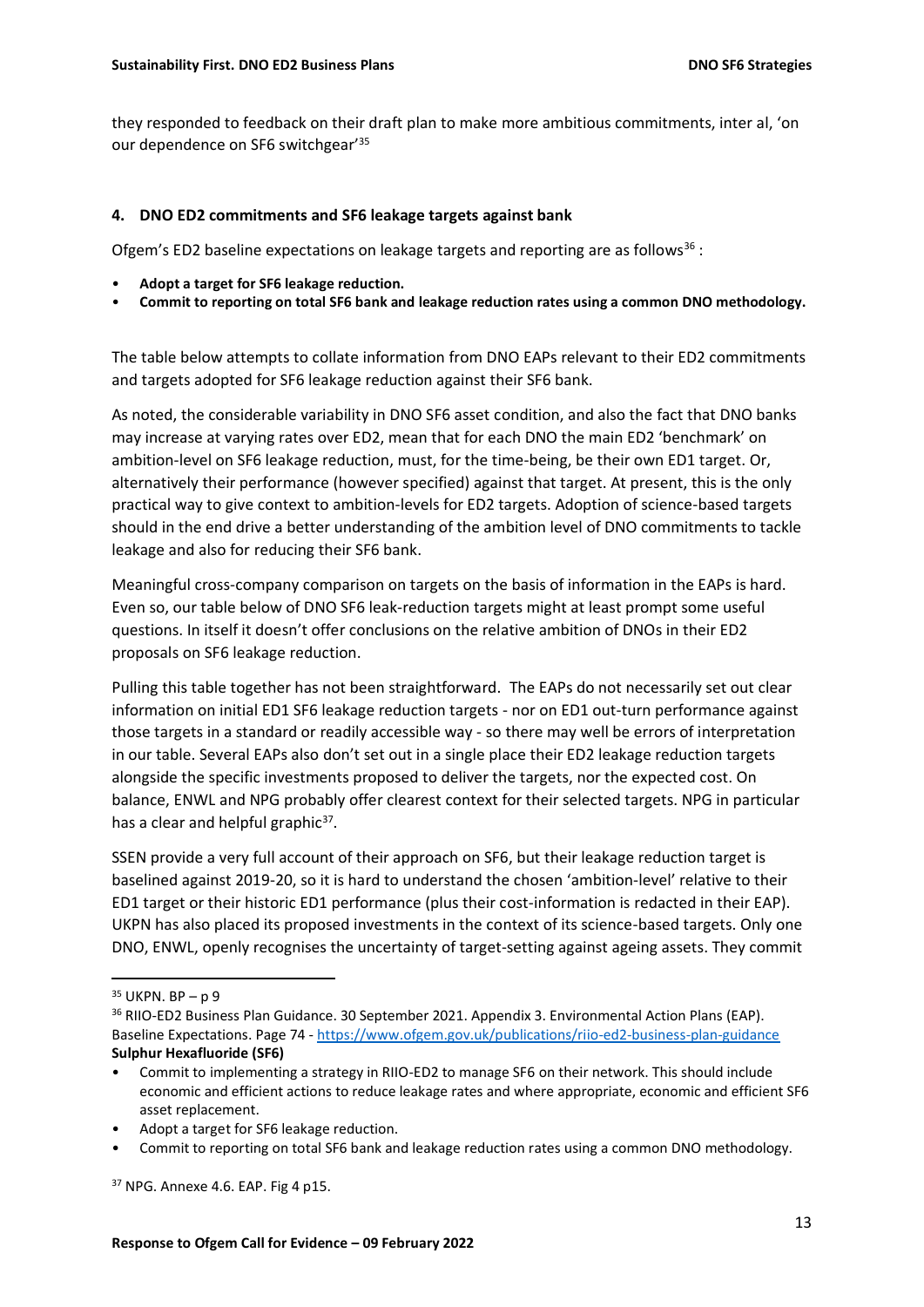to review their target 'at the end of the first two years of RIIO-ED2 and look to impose a stretch target if we are on track to meet our initial goal'<sup>38</sup>. This seems a good approach.

In their baseline expectation, Ofgem simply require a target to be set for leakage reduction, but do not suggest how this should be formulated relative to ED1 or in terms of 'stretch'. To support a more universally ambitious approach to SF6 leakage reduction across all DNOs, Ofgem may therefore wish to consider whether every DNO should similarly undertake a two-year review of the ambition of the targets currently proposed in their EAPs.

| <b>DNO</b>  | SF6 ED2 commitment<br>/ target for leakage<br>against bank                                                                                                                                                                                                                               | What is the ED2 target is<br>baselined against?                                                                                                                                                                                                                                                                                                                                                                                          | <b>Ambition level of</b><br>proposed ED2 target ?                                                                                                                              | Cost<br>attributed to<br>meeting ED2<br>target for<br><b>SF6 leakage</b>                                                                 |
|-------------|------------------------------------------------------------------------------------------------------------------------------------------------------------------------------------------------------------------------------------------------------------------------------------------|------------------------------------------------------------------------------------------------------------------------------------------------------------------------------------------------------------------------------------------------------------------------------------------------------------------------------------------------------------------------------------------------------------------------------------------|--------------------------------------------------------------------------------------------------------------------------------------------------------------------------------|------------------------------------------------------------------------------------------------------------------------------------------|
| <b>ENWL</b> | Maintain an SF6<br>leakage rate of below<br>0.30 % of total SF6<br>bank<br>Reduce carbon<br>emissions by ~340<br>tCO <sub>2</sub> e p.a.<br>Commit to review<br>leakage rate after 2<br>years - and look to<br>impose a stretch target<br>if on track to meet<br>initial goal (EAP p 30) | EAP Appendix F - sets out<br>clearly<br>ED1 average leakage rate to<br>date = 0.33% relative to bank<br>ED1 forecast = $0.35%$<br>ED2 target = $0.30\%$<br>ED1 goal was to reduce<br>leakage against bank by ><br>20% - from a rate of 0.38% in<br>2013 to 0.30% by 2023.<br>In first six years of ED1,<br>average SF6 leakage is 0.33%<br>of total bank (i.e 48kg p.a ).<br>NB-Ofgem Table - 19-20<br>leakage rate was 0.48% of<br>bank | EAP says:<br>(1) we will replicate our<br>ED1 target to maintain a<br>leakage rate of 0.3 %<br>Also: 0.3% would be an<br>improvement of ~10%<br>on ED1 performance to<br>date' | £9.6m                                                                                                                                    |
| <b>NPG</b>  | Reduce SF6 losses by<br>15%.<br>Report annually on<br>progress                                                                                                                                                                                                                           | Yes - a clear graphic on kg<br>leakage agst bank from 2011.<br>(Fig 4 Annexe 4.6. EAP p15).<br>Sets out ED1 'stretch target',<br>actual emissions against ED1<br>target, end-ED1 forecast and<br>trajectory of ED2 target<br>Since start of ED1, SF6 losses<br>23% lower.                                                                                                                                                                | Yes<br>Graphic suggests a<br>reducing trajectory by<br>against both ED1 out-<br>turn and ED1 'stretch<br>target' by end-ED2                                                    | £0.3 $m$ p.a =<br>£1.5m total<br>Targeted<br>asset<br>replacement<br>over four-<br>years. Seven<br>leak-prone<br>assets with<br>>5kg SF6 |

<sup>38</sup> ENWL. EAP p 30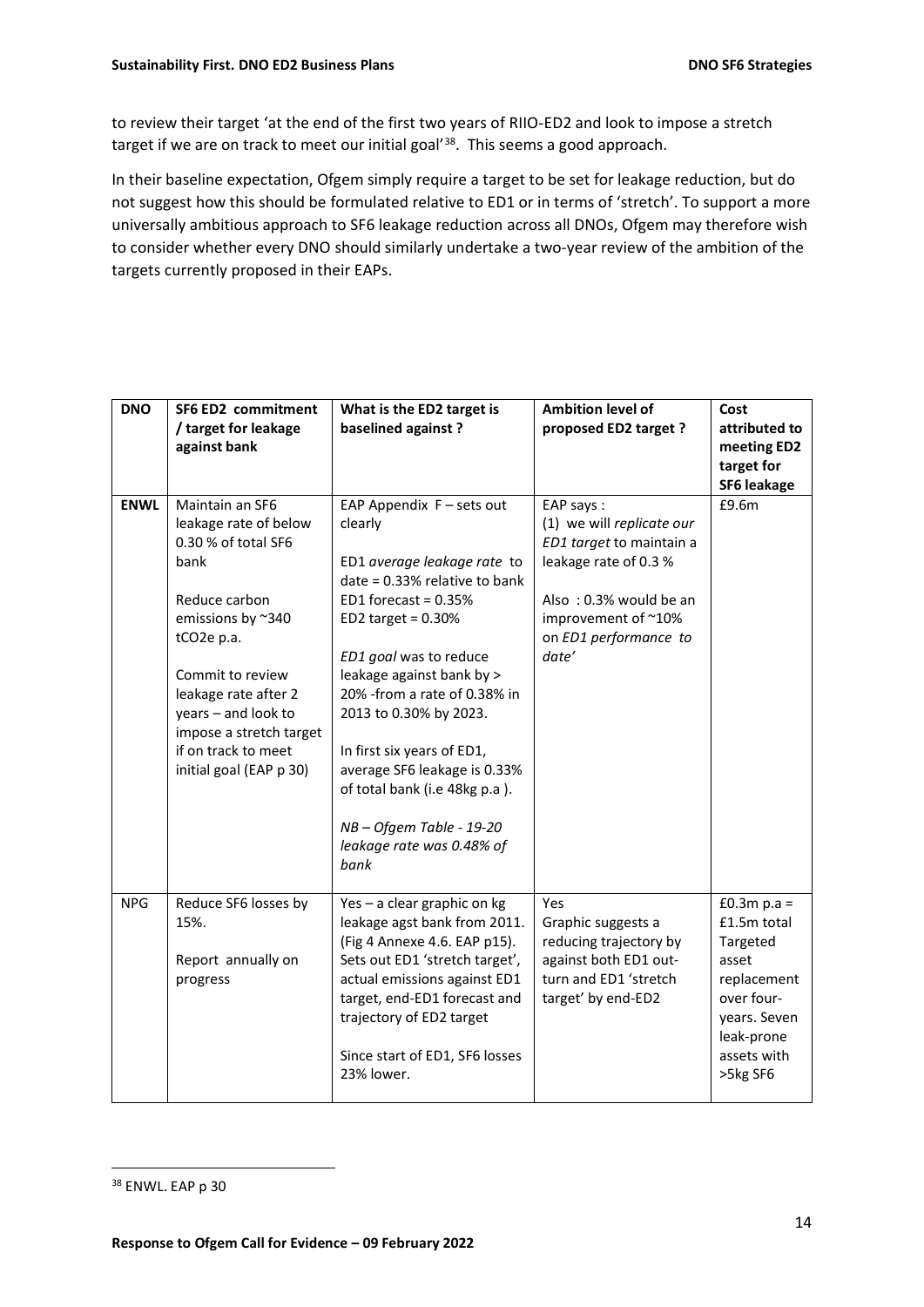| <b>SPEN</b> | BP Commitment 75 :<br>Reduce our SF6<br>leakage by 10% over<br>the RIIO-ED2 period,<br>compared to RIIO-ED1.<br>'Leakage needs to be<br>signif reduced to<br>achieve 2030 & 2050<br>CO2 redn targets' -<br>despite ongoing higher<br>SF6 deployment in<br>SPEN network. | ED2 target is base-lined<br>against ED1 out-turn (ie not<br>against ED1 target)<br>Time-line back to 2013,<br>indicates 'annual leakage at<br>0.75% of total SF6 mass<br>against a target of 0.85%'                                                                                                                                                                                                                                                                                          | Unclear<br>EAP SF6 strategy notes<br>due to better data-<br>collection that leakage<br>increased by 9% in 20-21<br>from $19-20 - with$<br>Manweb up 53%.                                                                                                                                                                                                                                          | £5.159m<br>(EAP p 99)                                                                                                                                                                                                                                 |
|-------------|-------------------------------------------------------------------------------------------------------------------------------------------------------------------------------------------------------------------------------------------------------------------------|----------------------------------------------------------------------------------------------------------------------------------------------------------------------------------------------------------------------------------------------------------------------------------------------------------------------------------------------------------------------------------------------------------------------------------------------------------------------------------------------|---------------------------------------------------------------------------------------------------------------------------------------------------------------------------------------------------------------------------------------------------------------------------------------------------------------------------------------------------------------------------------------------------|-------------------------------------------------------------------------------------------------------------------------------------------------------------------------------------------------------------------------------------------------------|
| <b>SSEN</b> | Aim to reduce BCF<br>impact from SF6<br>leakages by a<br>minimum of 35% by<br>2028 from 2019/20<br>levels.<br>Also, begin reducing<br>our holdings                                                                                                                      | Target is baselined against<br>2019-20.<br>EAP p 25<br>SBT (1.5 degrees) for delivery<br>in 2033 agst 19-20 base-year<br>means must reduce SF6<br>emissions 35% by 2028 and<br>55% by 2033<br>EAP p 25<br>'We had an ambitious ED1<br>target on both our networks<br>to reduce SF6 by 15% and<br>although we are currently<br>behind, we are seeing<br>benefits from the strategy<br>and expect continued<br>improvement of our<br>performance in the final<br>years of this price control'. | SSEN EAP p 43 Fig 9 on<br>BCF notes the following<br>SF6 emissions reductions<br>2016 - 3,165 mtCO2e<br>2017-3,105 mtCO2e<br>2018-4,281 mtCO2e<br>2019-4,568 mtCO2e<br>2020 - 3928 mtCO2e<br>Ambition level not clear.<br>2019 had a high<br>emissions level (so may<br>mask true ambition level<br>against ED1 ?)                                                                                | £5.6m<br>Aim to<br>replace 45<br>$units - but$<br>do not<br>specify<br>voltage etc<br>(Also, all EAP<br>costs, incl for<br>SF <sub>6</sub><br>redacted)                                                                                               |
| <b>UKPN</b> | EAP 11.6<br>Reduce leakage to<br>0.1% of the installed<br>bank by end-RIIO2.<br>A reduction of 9%<br>against current<br>performance.<br>0.1% leakage by end<br>RIIO2 'which is a 1%<br>contribution towards<br>our carbon reduction<br>target at the current<br>bank'   | Baselined against ED1 target<br>of 0.2% - 'have consistently<br>managed SF6 leaks below<br>that target'<br>EAP App $16 - p 41$<br>ED1 baseline 2014-15 was<br>0.1% - (but target was 'up to<br>0.2%' in 18-19)<br>Current leak-rate is 0.11%<br>of bank.                                                                                                                                                                                                                                     | Ambition level set<br>against ED1 outturn<br>Will tighten target to<br>0.15% of the quantity of<br>SF6 on our network for<br>the beginning of ED2<br>period - and then<br>tighten target annually<br>to reach our goal of<br>reducing leakage to no<br>more than 0.1% by the<br>end of $ED2 - a$ 9%<br>improvement on current<br>performance<br>'As we move toward this<br>goal by the end of the | <b>EAP Appdx</b><br>$16 - p 42$<br>£6m ex ante<br>baseline: 12<br>schemes /<br>108 items of<br>equipment<br>'to slow<br>down rate of<br>increase in<br>SF6 bank<br>(EPN - £1.26)<br>m; LEB -<br>£4.37m;<br>£0.36m SPN)<br>Commitment<br>to install no |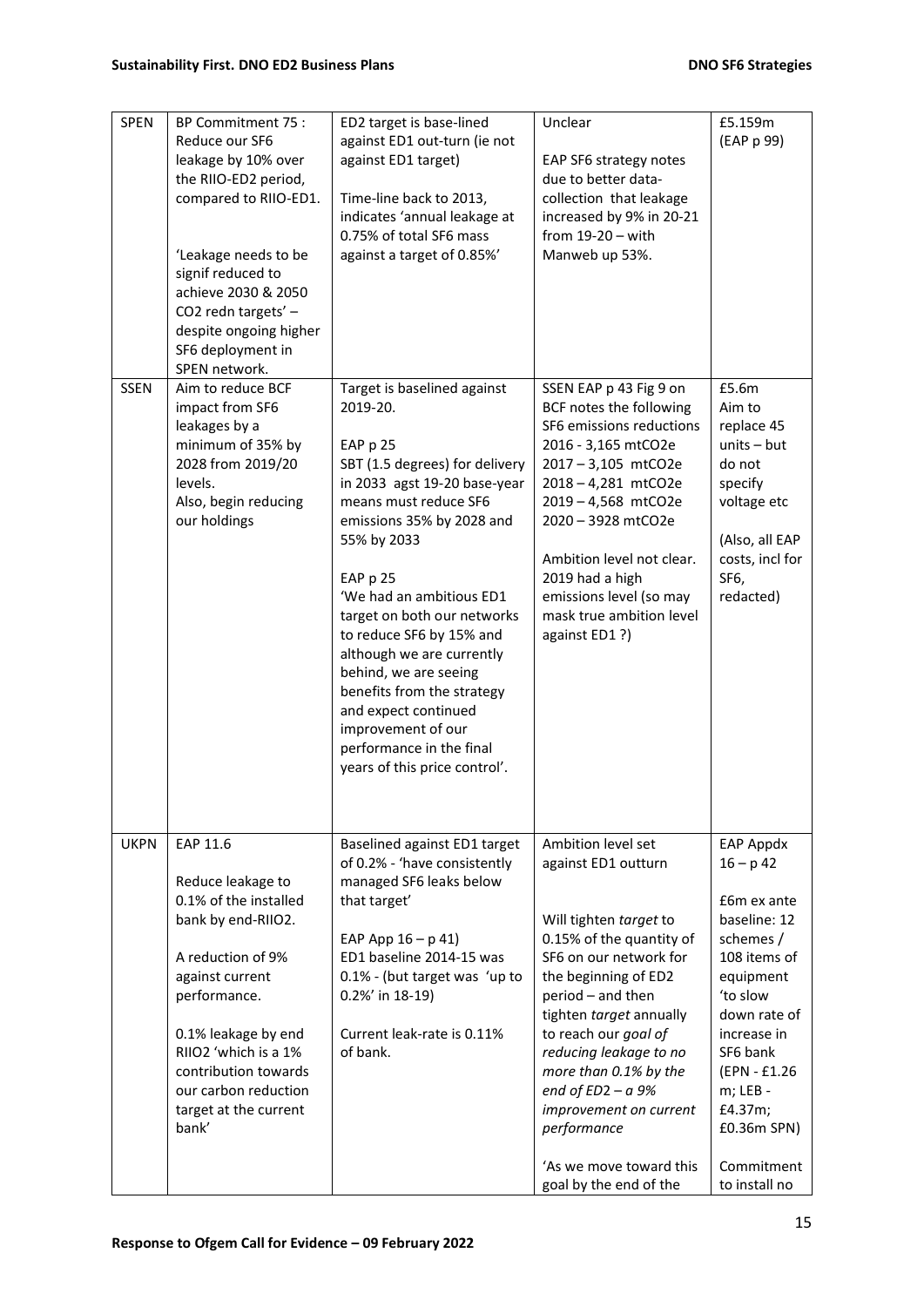|            |                                                                                                                                                                                                                                                               |                                                                                                                                                                                                                                                                                                                                                                                                                                                                                                                                                                                                                                                                            | period, we will ramp our<br>target down from 0.15%<br>which will maintain our<br>industry leading<br>performance'.                                                                                                                                                                                                                                                                                                                                                                                                                                                                                                                   | new 132kV<br>or EHV<br>(>20kV) SF6<br>equipment<br>in ED2. (In<br>ED1<br>replacement<br>of $14x$<br>132kV units<br>in hand)                                                                   |
|------------|---------------------------------------------------------------------------------------------------------------------------------------------------------------------------------------------------------------------------------------------------------------|----------------------------------------------------------------------------------------------------------------------------------------------------------------------------------------------------------------------------------------------------------------------------------------------------------------------------------------------------------------------------------------------------------------------------------------------------------------------------------------------------------------------------------------------------------------------------------------------------------------------------------------------------------------------------|--------------------------------------------------------------------------------------------------------------------------------------------------------------------------------------------------------------------------------------------------------------------------------------------------------------------------------------------------------------------------------------------------------------------------------------------------------------------------------------------------------------------------------------------------------------------------------------------------------------------------------------|-----------------------------------------------------------------------------------------------------------------------------------------------------------------------------------------------|
| <b>WPD</b> | Commitment 12 -<br>Significantly reduce<br>our impact on climate<br>change by delivering a<br>20% reduction in SF6<br>losses and drive<br>industry partners to<br>develop technological<br>alternatives to reduce<br>overall volumes of SF6<br>on the system. | EAP p 35 &<br>Supp Annexe2a. p99<br>Initial ED1 target was to<br>achieve a leakage rate of<br>0.37% against bank by end<br>ED1. This was expected to to<br>reduce losses by 17% over 8<br>years.<br>By 2021, had achieved a<br>0.11% leakage rate (but see<br>below for note on outturn<br>against initial ED1 target due<br>to a changed basis for leak<br>recording).<br>EAP p 35 Fig 16.<br>In 2015-16 adopted a new<br>basis for leakage recording<br>(top-ups plus estimates of<br>actual leakage). As a result,<br>ED1 annual leakage target<br>seems not to have yet been<br>met revised reporting in any<br>ED1 year so far - but perhaps<br>may do so by end ED1. | Annexe2b p 99: states<br>that 'leakage rates are<br>now so low there are<br>diminishing returns and<br>therefore a limit on the<br>scale of further<br>improvement that can<br>be delivered'.<br>Following stakeholder<br>testing, WPD propose to<br>deliver a 20% reduction<br>in SF6 losses over the 5-<br>years of ED2 at a bill<br>impact of £0.10 /<br>customer p.a.<br>EAP p 35<br>'Whilst a 20% reduction<br>may appear a<br>conservative<br>target for RIIO-ED2 it<br>does represent an<br>increase on our<br>RIIO-ED1 commitment'<br>By end-ED2 aim to<br>reduce SF6 leak-rate by<br>37% against current ED1<br>commitment. | No numbers<br>or costs in<br>EAP<br>Asset<br>replacement:<br>$11$ kV $-$ 'leak<br>& replace'<br>>11kV 'two<br>leaks &<br>replace'<br>Customer bill<br>impact of<br>£0.10/<br>customer<br>p.a. |

*Source : Sustainability First. ED2 commitments and leakage targets pulled together from DNO ED2 SF6 Strategies*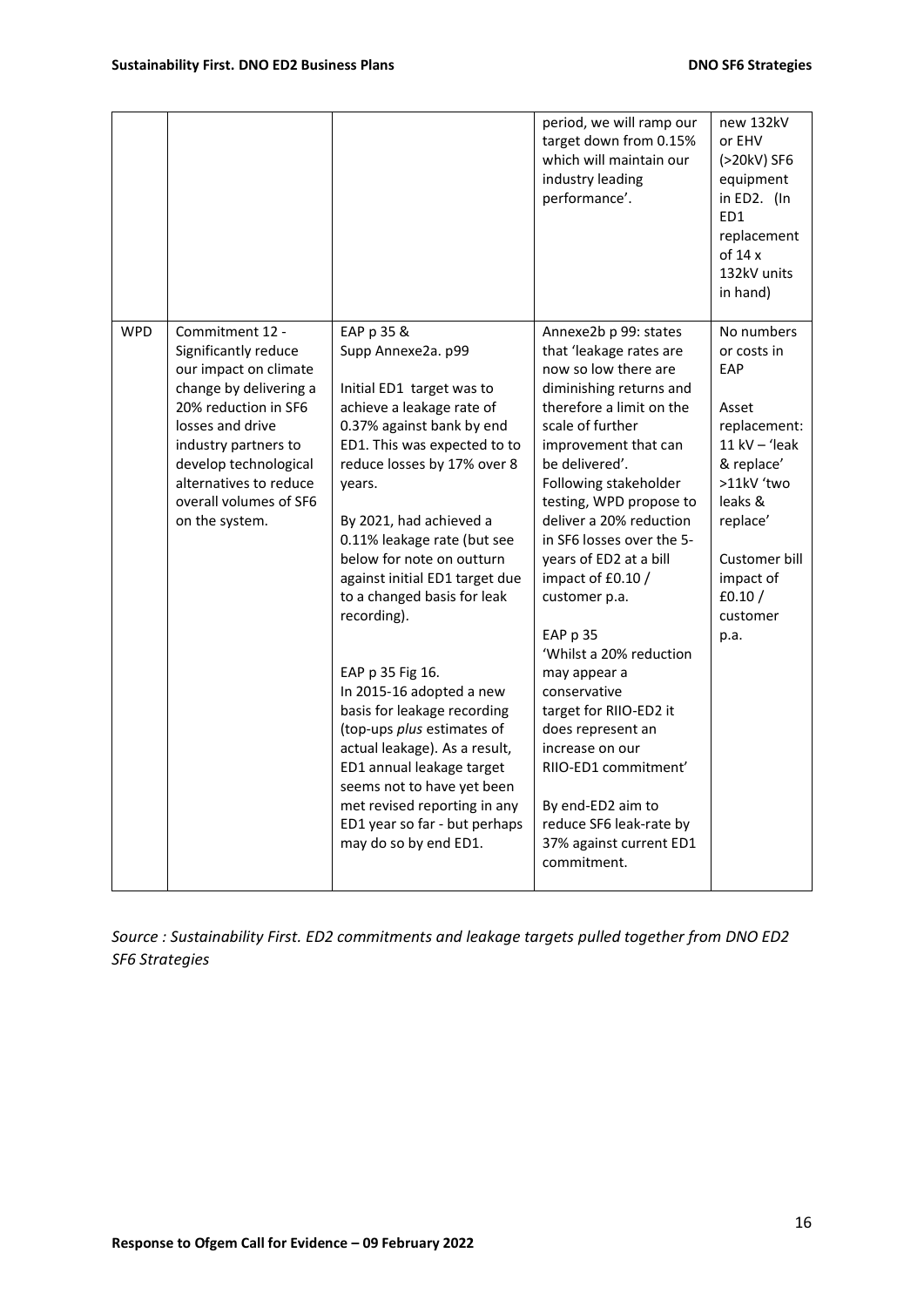#### **5. DNO SF6 Strategies**

#### *Overview*

Ofgem's baseline expectation on SF6 strategies is $^{39}$  :

• **Commit to implementing a strategy in RIIO-ED2 to manage SF6 on their network. This should include economic and efficient actions to reduce leakage rates and where appropriate, economic and efficient SF6 asset replacement.**

The ED2 sector specific methodology<sup>40</sup> noted that DNO strategies would to some extent mirror strategies for transmission IIG (insulation and interruption gases). Namely :

- **Proposed approach to reducing emissions**
- **Leak repair**
- **Asset management**
- **Procurement**
- **Innovation**
- **Collaboration for alternatives**

Ofgem decided against a DNO 'asset management target' as a baseline expectation for SF6. Rather, they expect this to reflect in the DNO SF6 strategies and also in associated reporting via the AER (annual environmental report).

In practice there is very considerable variability among the SF6 strategies. Some DNOs produce at best a couple of pages in their EAPS, indicating that a strategy remains a work in progress. Others set out a full strategy document either in their EAP or in a separate Annexe. The most comprehensive are SPEN (within their EAP) and SSEN (EAP plus an SF6 Appendix). Possibly they are each ahead of the game being already required by Ofgem to have an SF6 transmission strategy, plus an incentivised approach to leakage. NPG also sets out a clear account of their EAP approach to SF6. Several DNOs also indicate a long-run SF6-free vision in the context of their commitment to science-based targets, but at the same time may not yet have developed a comprehensive strategy<sup>41</sup>. One DNO proposes collaboration on a strategy through the  $ENA<sup>42</sup>$ .

<https://www.ofgem.gov.uk/publications/riio-ed2-sector-specific-methodology-decision>

Annexe 1 - Delivering value for money services for consumers. Appendix 4. Para A4.3

<sup>41</sup> UKPN, ENWL <sup>42</sup> ENWL

<sup>39</sup> RIIO-ED2 Business Plan Guidance. 30 September 2021. Appendix 3. Environmental Action Plans (EAP). Baseline Expectations. Page 74

<https://www.ofgem.gov.uk/publications/riio-ed2-business-plan-guidance>

<sup>40</sup> RIIO-ED2 Methodology Decision: 17 December 2020

<sup>&#</sup>x27;We therefore consider it is right for SF6 to be included within the baseline expectations **and have strengthened the expectation by outlining that DNOs should have an SF6 strategy.** We note that in RIIO-ET2, the **transmission operators' Insulation and Interruption Gas (IIG) strategies set out their proposed approach to reducing emissions, leak repair, asset management, procurement, innovation and collaboration for alternative IIGs. We consider a similar breadth of coverage from the DNOs' strategies would be welcome.** We also note that some respondents questioned whether an asset management target was an appropriate inclusion within the baseline expectations. At Consultation we included this as an 'and/or' requirement, however have removed this addition for the final Decision. We consider the SF6 strategy expectation and associated reporting within the AER to sufficiently cover this.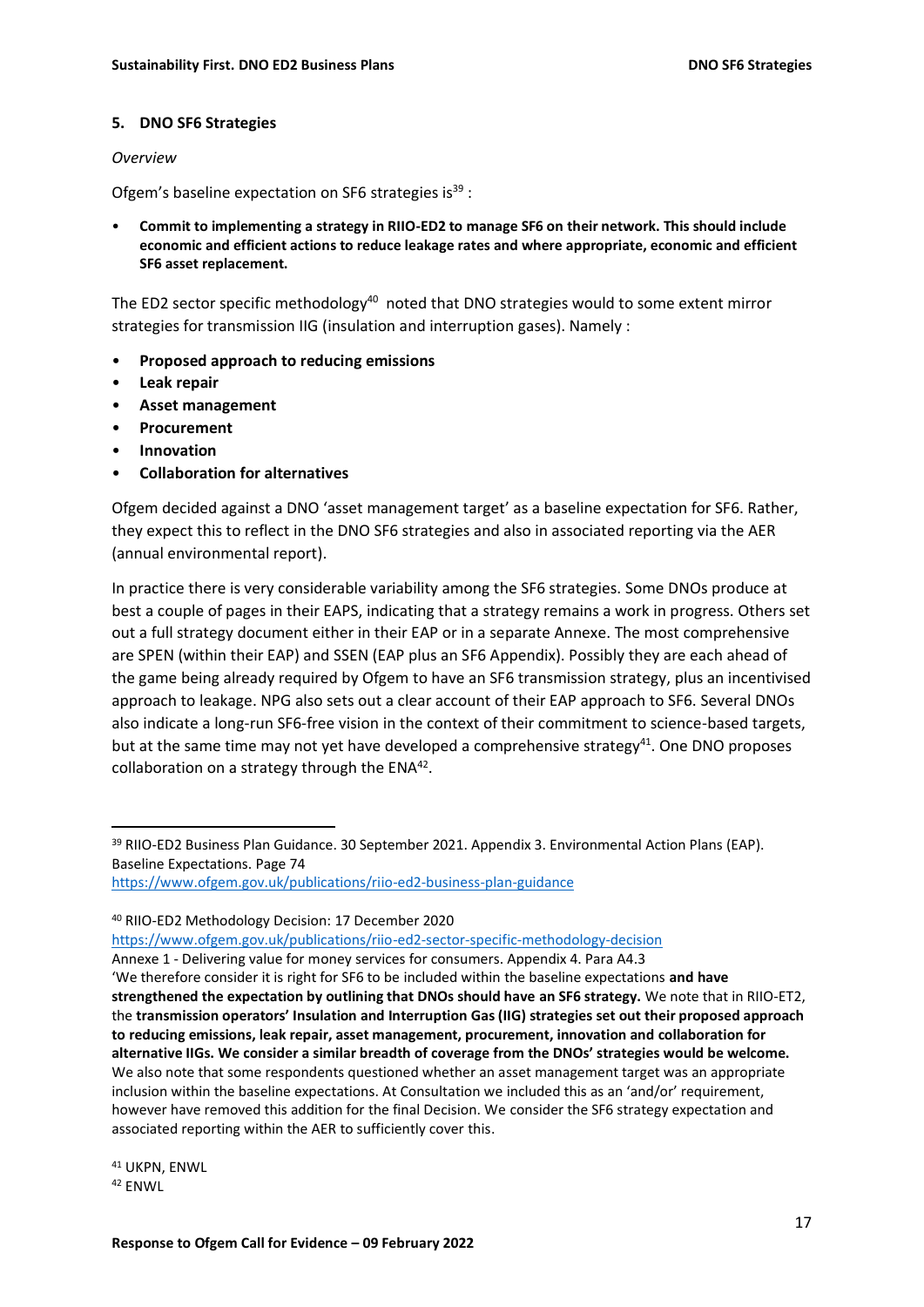| Company     | <b>DNO SF6 Strategy</b> – how far does strategy in EAP cover the ground suggested by |
|-------------|--------------------------------------------------------------------------------------|
|             | Ofgem in ED2 sector specific methodology ?                                           |
| <b>ENWL</b> | 2-pages. Clear approach. Recognise more to do. Propose collaboration on a            |
|             | strategy via ENA                                                                     |
| <b>NPG</b>  | 4-pages. Clear approach.                                                             |
| <b>SPEN</b> | 10-pages. Comprehensive approach.                                                    |
| <b>SSEN</b> | 4-pages plus 13-page Annexe. Comprehensive approach.                                 |
| <b>UKPN</b> | 2-pages. More to do                                                                  |
| <b>WPD</b>  | 1-page. More to do                                                                   |

*Source : Sustainability First* 

### *Core elements of strategies*

Although some strategies are clearer or more comprehensive, there is a set of common elements across DNO approaches.

SPEN has a strong asset-focus with a stress on the need for actions to be cost-efficient reflecting an approach which embodies 'reduce, replace where economic and to identify feasible alternatives'. In particular they give a full account of their different assets that contain SF6, and, also helpfully discuss state of play on available asset-alternatives, summarized in a good table – see below.

SSEN is the lead DNO on SF6 for the ENA and also for the DEFRA review of the F-Gas regulations. Although SSEN give no costed information, they set out a considered and detailed *process* for SF6 management – from basic inventory, to monitoring, measuring, leak-detection, replacement (incl supply chain involvement). This includes the following elements :

- Commit to efficient and economic actions to reduce leakage rates and improve management of SF6 assets
- Adopt target(s) for SF6 leakage and/or SF6 asset management
- Develop a reporting system to report on total SF6 bank , leakage reduction rates and where possible using a common DNO methodology.
- Develop and implement an 'alternative first approach' for replacement of all of our SF6 assets due for replacement. Our strategic aim is to work internally and externally to develop economic and efficient alternatives to SF6 to enable the long-term removal of this greenhouse gas from our system.
- Deliver on our Science Based Targets to reduce emissions as a result of SF6 leakage by 35% by 2028 and 55% by 2033 from a 2020 base.
- In SSEN, targets will be measured against output performance measures (KPIs) governed through the Asset Management System. To review & adapt as needed for the most economic and efficient outcomes for consumers.
- Be compliance-ready for GB legislation developments
- Enhance equipment handling procedures and processes;
- Record usage at all life-cycle stages (from purchase to disposal);
- Quantify and minimise emissions during testing, manufacturing, installation, operation and maintenance and reclaim gas at the equipment's end of life;
- Review the processes and training related to SF6 $43$ .

<sup>43</sup> SSEN EAP. p 25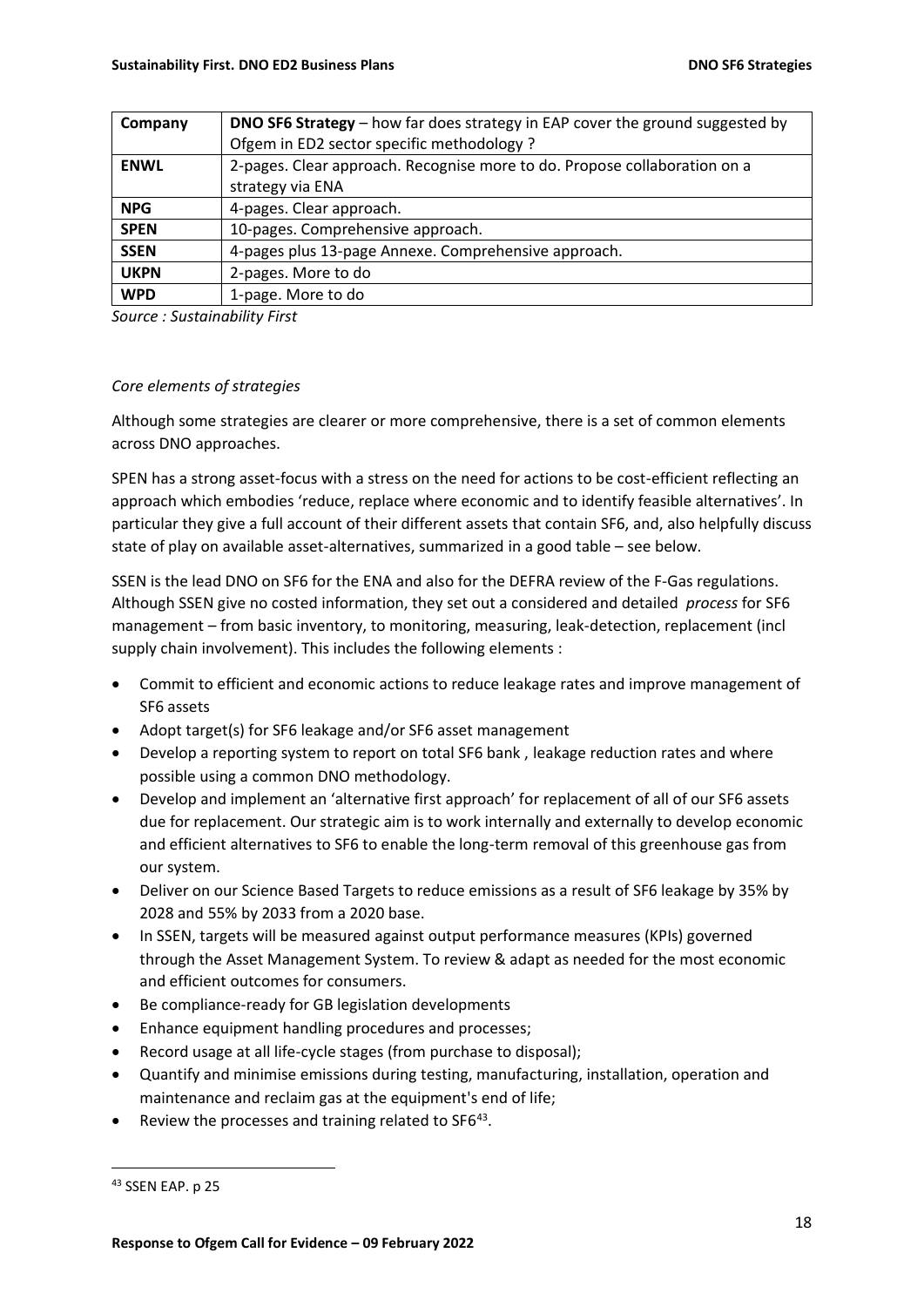#### *Improved knowledge of SF6 bank*

Several DNOs note the important role for data analytics (NPG, SPEN) in obtaining a better understanding of their SF6 assets. Indeed, SPEN indicate that their reported leakage increased by 9% overall in 20-21 from 19-20 (in Manweb up by 53%), due largely to improvement in completeness of data collected<sup>44</sup>.

SSEN say : 'Our strategy to minimise SF6 leakage from our switchgear, implemented in 2019/20, focuses on using updated data to improve our understanding of our SF6 assets' <sup>45</sup> As noted, SSEN show a relatively poor ED1 performance on leakage against bank in Ofgem's RAG-rating, but they now also seem to point the way on transparent disclosure about their SF6 assets<sup>46</sup>.

Both SPEN and SSEN describe a detailed approach to their SF6 inventories. For example, as of May 2021, SSEN know that they have almost 11,000 SF6 assets in service, three-quarters of which are 10- 30 years old. They describe the asset-classes most prone to leakage and at which voltage (over half = 6.6/11kV). For their total asset bank, they have identified the five asset-types which account for twothirds of the total bank. And for equipment most prone to leakage, they know which asset models and manufacturers.

This more detailed understanding of SF6 assets also suggests that there is a potential for leakage to become problematic not just at higher distribution voltages (which contain most SF6) but also on medium-voltage equipment.

### *Reducing total SF6 bank*

In line with their science-based targets at least three DNOs reference a long-term vision of SF6 elimination from their operations. Total DNO SF6 bank amounted to 320,656 kg in 2019-20 (7,310,956 tCO2e) and grew in every year of ED1. While as noted the total DNO SF6 mass is far less than that for transmission, each DNO has many tens-of-thousands of smaller SF6 equipment items right across their network. It should also be stressed that for most part this equipment doesn't leak and / or is sealed.

At the same time, new SF6 equipment will still be installed during the ED2 period.

SPEN say<sup>47</sup>: 'where modern SF6-free equipment is now available, we have considered whether otherwise healthy legacy SF6 filled plant should be replaced before its anticipated end of life. Currently, our cost assessments – which include evaluating the cost of carbon- suggest that it is not viable to replace good condition SF6 assets with like-for-like non-SF6 solutions. However, this will be kept under review.

SSEN spells out the case for an 'alternative first' approach<sup>48</sup>: 'Change will not happen unless we all push for it and that is why we are adopting an alternative first approach to all SF6 replacements, whereby investment decisions will have to justify why an alternative to SF6 is not suitable for any

<sup>44</sup> SPEN. A4c.3 – 6.12.2 p 98

<sup>45</sup> SSSN EAP p25

<sup>46</sup> SSEN EAP. Appendix B. Pages 106-118

[https://ssenfuture.co.uk/wp-content/uploads/2021/12/A\\_13.1\\_EAP\\_CLEANFINAL\\_REDACTED.pdf](https://ssenfuture.co.uk/wp-content/uploads/2021/12/A_13.1_EAP_CLEANFINAL_REDACTED.pdf) <sup>47</sup> SPEN EAP p 93

<sup>48</sup> SSEN EAP Appendix B. p 115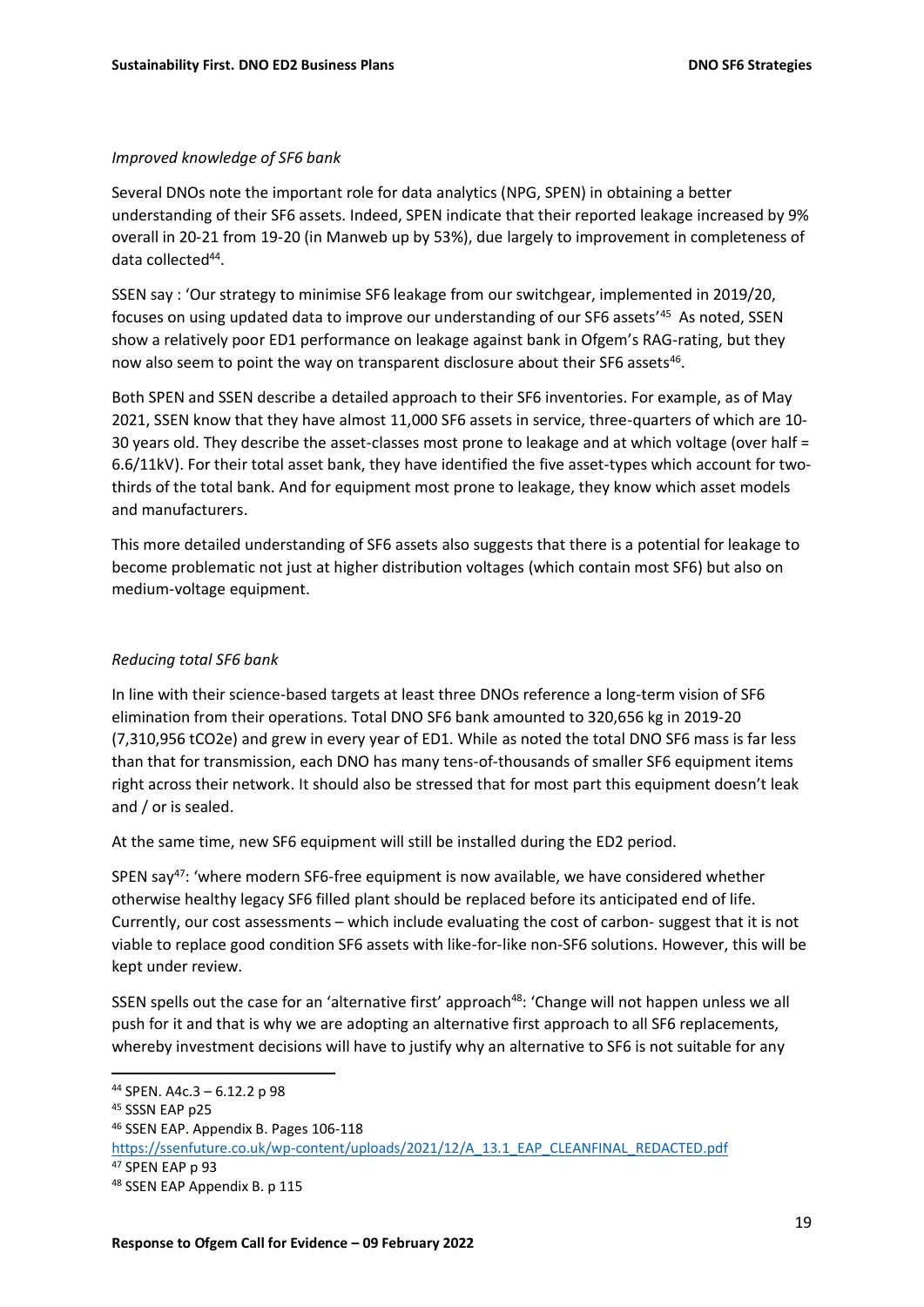particular project. Project teams will have to demonstrate the business case for SF6 for every case put forward in ED2'.

WPD say they have a 'leak and replace' regime on 11kV distribution assets and a 'two leaks and replace' regime on larger or higher voltage assets but do not spell out their underlying CBA approach.

To meet their science-based targets, both NPG and UKPN each indicate an aim to reduce the total size of their SF6 banks. NPG notes<sup>49</sup>: 'our investment decisions are based on economic viability, but we recognise we have a responsibility to take proactive action where we can to minimise our environmental impact, as doing nothing would undermine our long term goals to achieve net zero operations by 2040.'

We did not have the resource to look at any of the accompanying Engineering Justifications nor the CBA material. And in any case, much of that material is unavailable to third-parties such as ourselves.

Under Ofgem's CBA methodology however, SF6 asset-replacement is invariably justified only at endof-life despite the value of avoided carbon being factored into the assessment<sup>50</sup>. Elsewhere in our ED2 response to Ofgem we have stressed that the new BEIS figure for the enduring cost-of-carbon applied in cost-benefit assessments and aligned to net-zero - is now three-times higher than the figure currently used by Ofgem in their CBA template. Ofgem will wish to revisit this. If applying the higher BEIS cost-of-carbon figure in their CBA assessments DNOs may perhaps now find - for those assets where reducing carbon emissions was a main benefit but previously ruled-out on cost-benefit grounds – that these may now show a higher benefit. One added complication is that at least two DNOs note how removing healthy SF6 switchgear also has a high embodied carbon cost, likely to reduce the total carbon benefit of early SF6 asset replacement<sup>51</sup>. The point remains however that in using Ofgem's current cost-of-carbon in CBA evaluations, an SF6 asset must presently prove fairly leaky before it will be considered for replacement.

It is therefore all the more important for the SF6 strategies to explore options, pathways and priorities for cost-efficient and considered steps on managing-down DNO SF6 banks over time. This will need a far clearer grasp of the full long-run costs and benefits, including carbon benefits, of asset replacement, viable options available and the sheer practicality of managing-down DNO SF6 assets to align with SBT time-frames. As noted, some DNO strategies are already some way down the track, while others on the face of it seem barely off the ground.

# *Procurement of SF6 alternatives and approach to supply-chain – including DNO collaboration*

In the RIIO2 period, at both distribution and transmission voltages, engagement with manufacturers and the supply chain on cost-efficent procurement of non-SF6 and non-greenhouse gas alternatives has a new urgency. Not least, some current alternatives are understood also to contain at least some green-house gases. Given that those alternatives will also have long-asset lives the implications of their use also needs to be well-understood in terms of meeting company science-based and net-zero targets.

<sup>49</sup> NPG – EAP Annexe 4.6. p 14

<sup>50</sup> Also accounting for an embodied carbon value associated with early-replacment

<sup>51</sup> WPD - EAP p 35. ENWL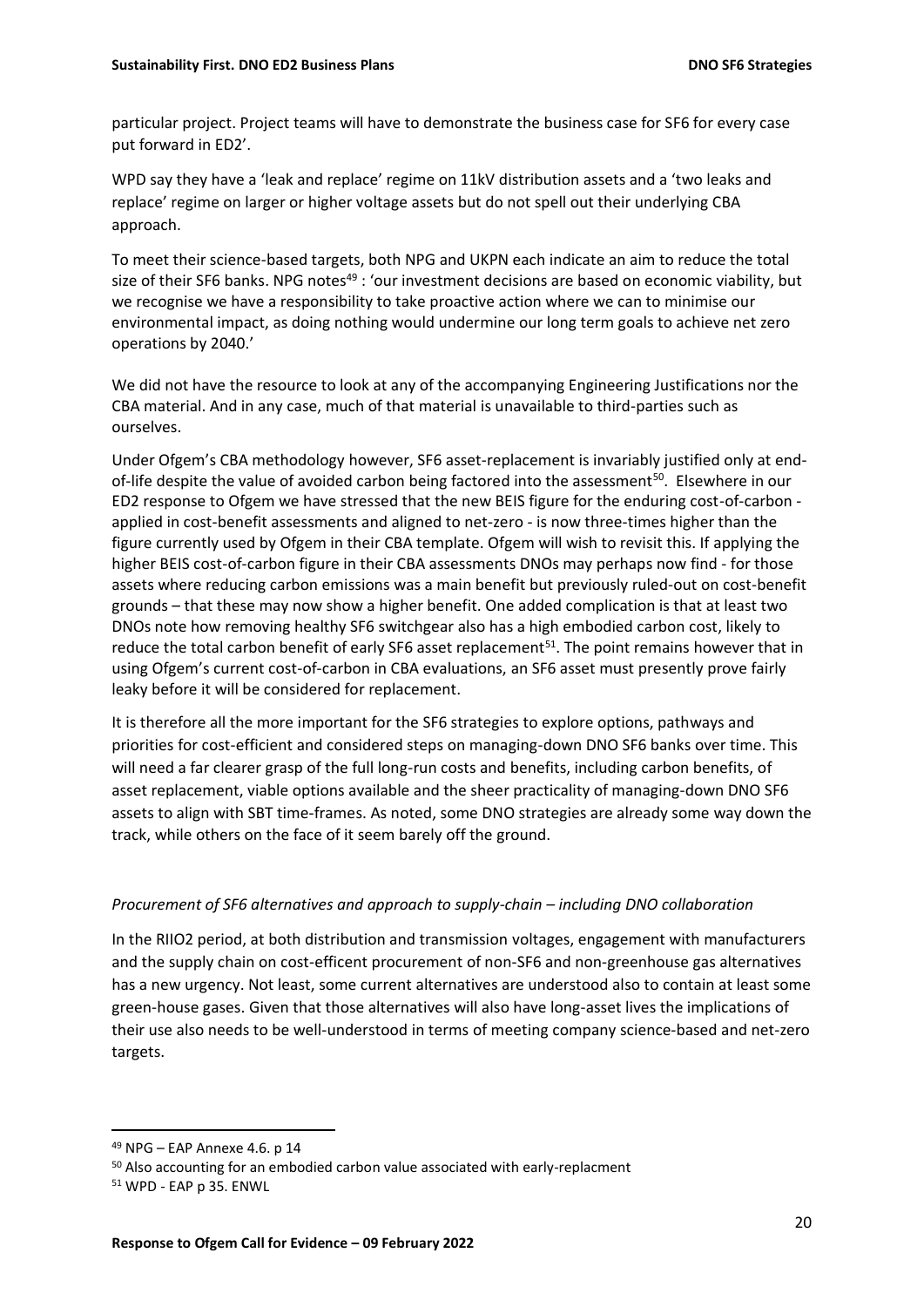Broadly speaking, on a life-cycle cost-analysis basis, the cost-effectiveness of replacement of SF6 assets with non-SF6 switch-gear decreases with decreasing voltage level. So, in general, 132 kV switchgear replacements are the most cost-effective options; replacement of 33 kV switchgear is significantly less cost-effective than 132 kV, and replacement of 11 kV switch-gear is the least-cost effective.<sup>52</sup>

DNO strategies reflect the differing availability and differing cost-profiles at the different distribution voltages of suitable alternative equipment. DNOs also seem to have differing degrees of engagement with the supply-chain. Subject to competition rules, procurement of SF6 alternatives is a clear area for significantly more sector-wide collaboration and push.

UKPN say<sup>53</sup>: 'there is currently no reliable, safe alternative to SF6 insulated equipment for the lower voltages we operate on our network that is available at scale'

NPG say<sup>54</sup> : 'to reduce the volume of SF6 on our network we need to replace our circuits with non- $SF<sub>6</sub>$  alternatives. While alternatives to SF6 are being explored by manufacturers they currently have limited viability to be rolled out across the network. The feasibility of SF6-free solutions depends on the voltage level. NPG also notes it is the first DNO to trial indoor non-SF6 switchgear equipment at distribution voltage level<sup>55</sup>.

- Low voltage (LV) <1kV: No solutions have been found to address assets at this level.
- **Medium voltage (MV) 1kV-52kV:** There are a limited number of products available in both primary and secondary distribution. Typically these cost 5 to 30 per cent more than SF6 equipment, require additional maintenance and widespread production capabilities have not yet been developed.
- **High voltage (HV) and extra high voltage (EHV), >52kV>150 kV:** SF6 free gas blends for gas insulated switchgear up to 145kV have been demonstrated with wide-spread commercialisation expected from 2025.

NPG indicate SF6 alternatives at both 132kV and 66kV currently to be ~30% higher-cost. Both SPEN and SSEN are likely to have practical experience to share with other DNO colleagues on 132kV alternatives.

SPEN devote a substantial part of their SF6 strategy to describe their active pursuit of alternative equipment supply <sup>56</sup> **: '**we will drive the development and adoption of SF6-free technologies, collaborating with supply chain and industry peers and piloting new technologies where technically viable'. As well as cost-efficiency, SPEN describe the physical and efficiency benefits that SF6 insulating characteristics bring – in particular enabling a smaller footprint at both indoor and outdoor sites – making substitution more of a challenge, especially at very low voltage. The SPEN summary table below gives a helpful snapshot on state-of-play.

<sup>52</sup> ENA Slides to Ofgem ED2 Decarbonisation & Environment Working Group. 19 February 2020. Impact assessment – alternatives to SF6 switchgear. Life-cycle cost-analysis – slide 16.

<sup>53</sup> UKPN - EAP App 16 – p 42

<sup>54</sup> NPG – EAP Annexe 4.6. p 14

<sup>55</sup> ABB equipment

<sup>56</sup> SPEN EAP. A4C.3 p 93 section 6.12.1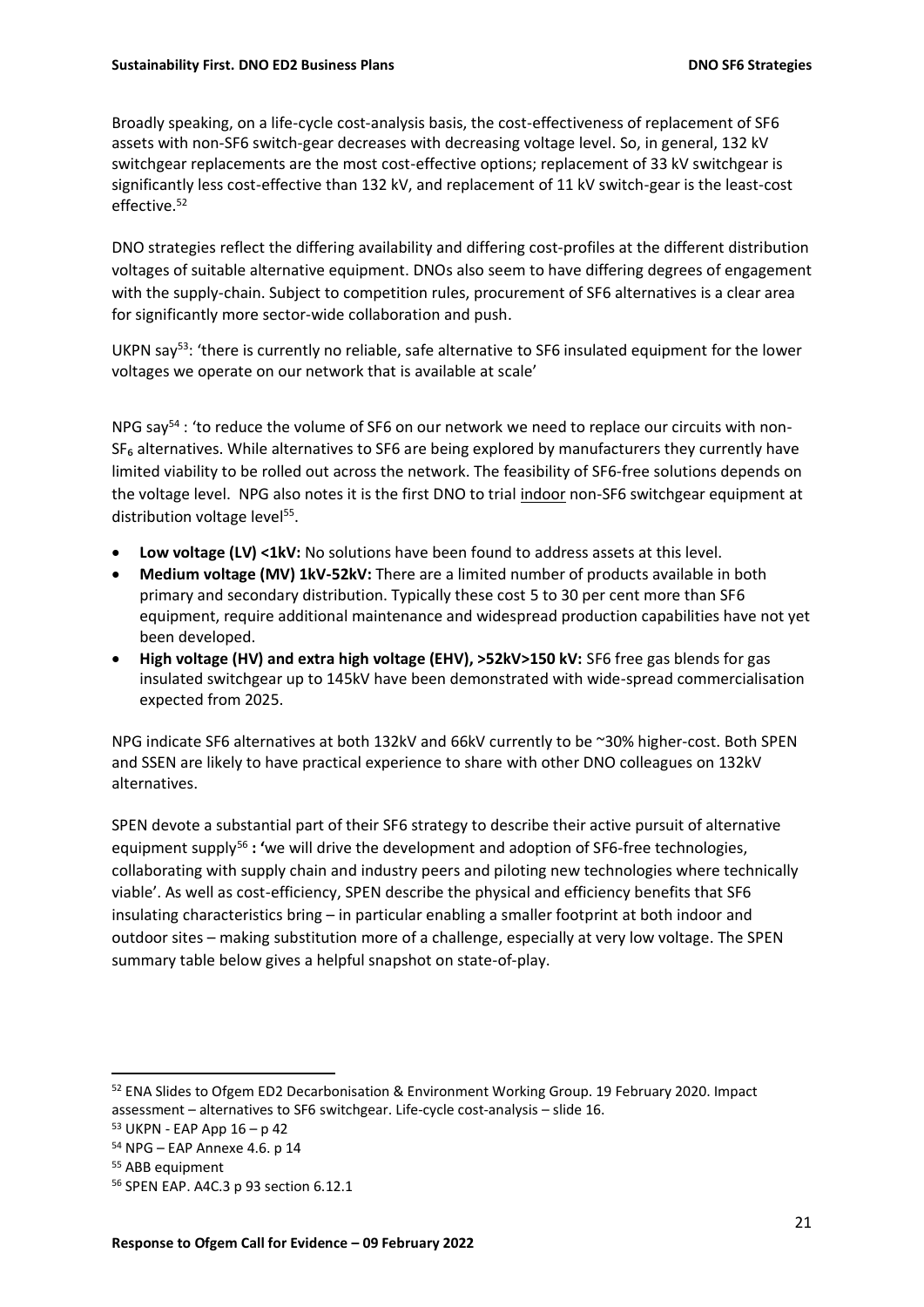| Switchgear/<br>System<br>Level | Legacy<br><b>Technology</b>                                                                              | Current<br><b>Technology</b><br>Interruption | Current<br><b>Technology</b><br><b>Insulation</b> | SF <sub>6</sub><br>alternatives<br>available ? | <b>Market</b><br><b>Ready Date</b> | <b>Cost Change</b><br>in RIIO-ED2 |
|--------------------------------|----------------------------------------------------------------------------------------------------------|----------------------------------------------|---------------------------------------------------|------------------------------------------------|------------------------------------|-----------------------------------|
| 132kV                          | Oil /Air Blast                                                                                           | SF6/Alt gas                                  | SF6/Alt gas                                       | Yes<br>[Vac/Alt gas]                           | <b>Now</b>                         | ↑                                 |
| <b>EHV (33kV)</b>              | Oil/SF6                                                                                                  | SF6/Vacuum                                   | Solid/SF6                                         | No                                             | 3yrs-plus                          | N/A                               |
| <b>HV Primary</b>              | Oil/SF6                                                                                                  | Vacuum                                       | Solid/Air                                         | Yes                                            | <b>Now</b>                         | $\leftrightarrow$                 |
| (6.6/11kV)                     |                                                                                                          |                                              |                                                   |                                                |                                    |                                   |
| Secondary                      | Oil                                                                                                      | SF6/Vacuum                                   | SF <sub>6</sub>                                   | No                                             | 5-8 yr                             | ↑                                 |
| HV                             |                                                                                                          |                                              |                                                   |                                                |                                    |                                   |
| (6.6/11kV)                     |                                                                                                          |                                              |                                                   |                                                |                                    |                                   |
| <b>Overhead</b>                | Oil                                                                                                      | SF6/Vacuum                                   | SF6/Solid                                         | Auto-                                          | $Now -$                            | $\leftrightarrow$                 |
| Line                           |                                                                                                          |                                              |                                                   | reclosers                                      | 3 years                            |                                   |
| Switchgear                     |                                                                                                          |                                              |                                                   | (Yes)                                          |                                    |                                   |
|                                |                                                                                                          |                                              |                                                   | <b>PM Switches</b>                             |                                    |                                   |
|                                |                                                                                                          |                                              |                                                   | (No)                                           |                                    |                                   |
|                                | Source: SPEN EAP. Table 18: 'Switchgear and SF6 alternative development'. P.93 A4C.3 p 93 section 6.12.1 |                                              |                                                   |                                                |                                    |                                   |

In sum, the DNO strategies as set out in their EAPs leave a great many unanswered questions for future procurement approaches. In light of company science-based and net-zero targets these questions require very active consideration in the ED2 period, including via strong collaboration effort (competition rules permitting). For example :

- For how long should new SF6 switch-gear continue to be installed in DNO networks either as a replacement unit or for new load-related assets ? And at what voltages ?
- Do alternatives also contain greenhouse gases ? If so, in light of long asset-lives, for how long will it be prudent on grounds of either cost or carbon-reduction to install these alternatives ?
- Should DNOs agree priorities for their supply-chain engagement to better focus asset development ? e.g. higher / lower voltages ? indoor / outdoor switchgear ?
- Should there be more common DNO approaches to replacing leaking assets at different voltages pre-end-of-life ?
- What do DNO visions 'to eliminate SF6 banks' mean in practice ? How does this play out for small sealed SF6 units at the lowest distribution voltages which are not leaking ? i.e. is there a general consensus to leave these in place on a life-cycle cost-basis (followed by safe-disposal) ? How far might imperatives on green-house gas removal drive uneconomic early-replacement ? If so, are the operational and cost-impacts well-understood from both an affordability and resilience standpoint ?

# *DNO Innovation on SF6*

Generally, the strategies do not emphasise DNO innovation as a focus for helping to tackle SF6 leakage, nor for tackling the potentially bigger long-term logistics, including the operational challenge and costs, of eventual elimination of SF6 banks.

There would seem to be two key areas for SF6 where innovation can be expected to make an important contribution in ED2.

*Innovation for leakage detection, leakage reduction and overall improvement in asset monitoring and management :* Several DNOs introduced infra-red SF6 leak-detection in ED1 and some DNOs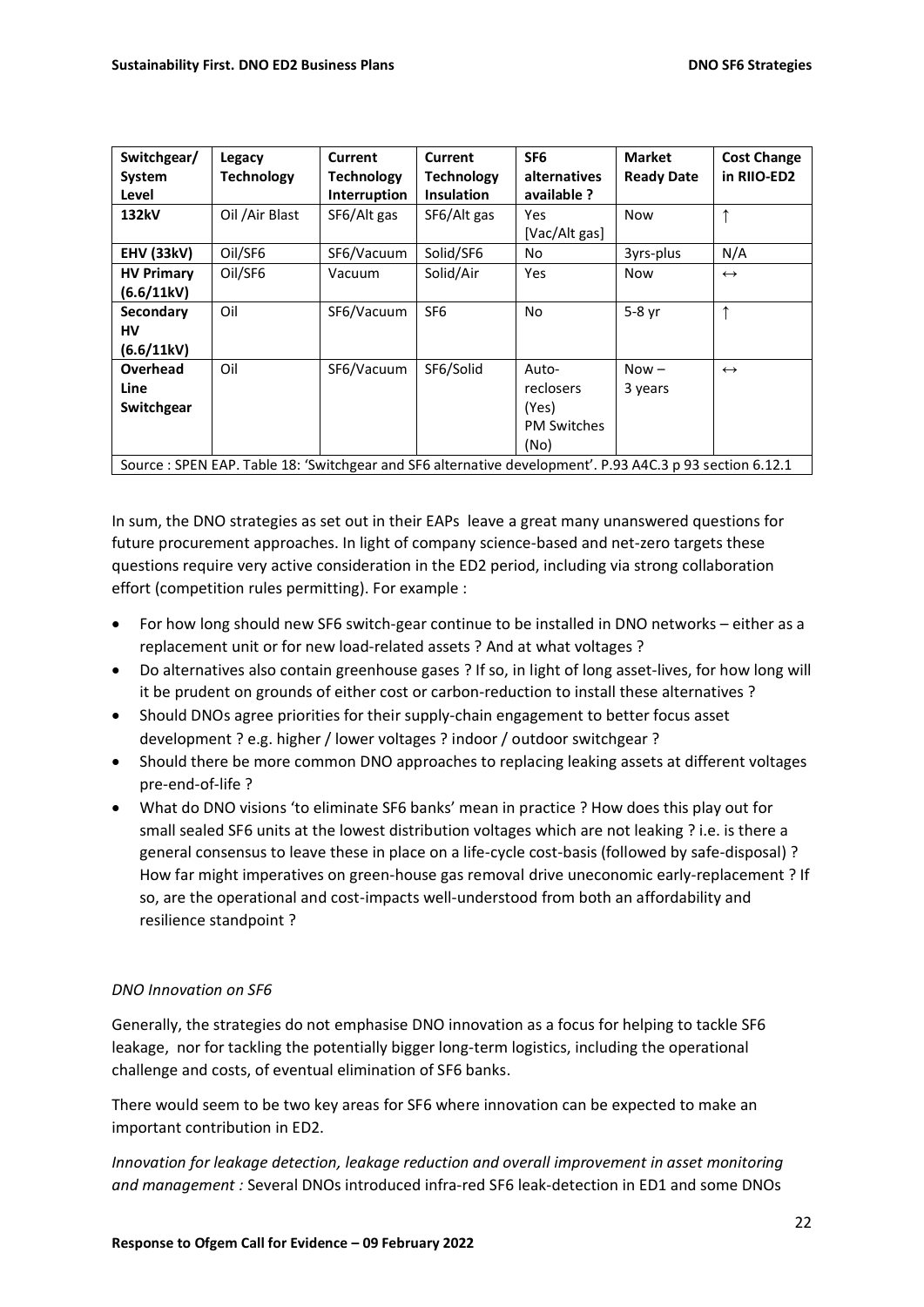mention plans to introduce or increase this capability in ED2. Indeed, it is not clear why this is not referenced as standard practice for all DNOs in ED2. There are also several references to the use of improved data-analytics in SF6 asset-management, but other than SSEN these are not expanded on. There is one brief reference to exploring potential opportunities with asset recovery contractors and manufacturers on the recycling of used SF6 gas.

*DNO collaboration and greater engagement with manufacturers and the supply chain in developing SF6 alternatives* – especially at lower distribution voltages. As discussed above, this area is rightly a main focus for DNO innovation on SF6 and the strategies outline how several new investments are planned on this basis in ED2.<sup>57</sup>

Given the many uncertainties above, we would wish to see DNOs commit to innovation actions in both of these major areas with regular progress reports via their Annual Environmental Reports.

# **Section III – Suggestions for Ofgem on SF6 Incentives**

### **6. Ofgem draft determinations and regulatory incentives for SF6 in ED2**

#### *Incentives - headline conclusion*

From both a decarbonisation and consumer standpoint, DNOs have a particular SF6 assetmanagement challenge. There are long-run risks – logistical and operational – and potentially highcost. Even with adequate leak management, SF6 assets need life-long containment and safedisposal. Critically, suitable equipment alternatives are not yet cost efficient or even commercially available at every distribution voltage.

Some core elements for addressing the SF6 challenge are certainly reflected in DNO EAPs and SF6 strategies. Nevertheless, we still see a need for concerted effort and clear incentives to drive progress in this relatively 'unseen' and unglamourous asset-management area.

Our specific suggestions for Ofgem on the DNO SF6 strategies are two-fold.

- At draft determination stage to clarify key elements in Ofgem's SF6 baseline expectations
- and also very important -
- To introduce financial regulatory incentives for the SF6 strategies to drive a gear-change in DNO outputs and outcomes on SF6 by the end of the ED2 period. These incentives need to shape a better grasp of what 'good-looks-like' for SF6 asset management equipment items large and small in the long-run. The incentives also must actively motivate joint-working among DNOs and the supply chain, so that viable and cost-efficient solutions can be identified capable of addressing the long-run SF6 distribution company business risk.

Ofgem's ED2 baseline expectations on SF6 - for a leakage reduction target and for a common reporting methodology – are best described as 'minimal'. Even so, we much welcomed the introduction, for the first time, of the need to adopt and implement an SF6 Strategy which brought DNOs in line with transmission. Unlike for transmission however, we regret that Ofgem saw

<sup>57</sup> E.g. NPG, SPEN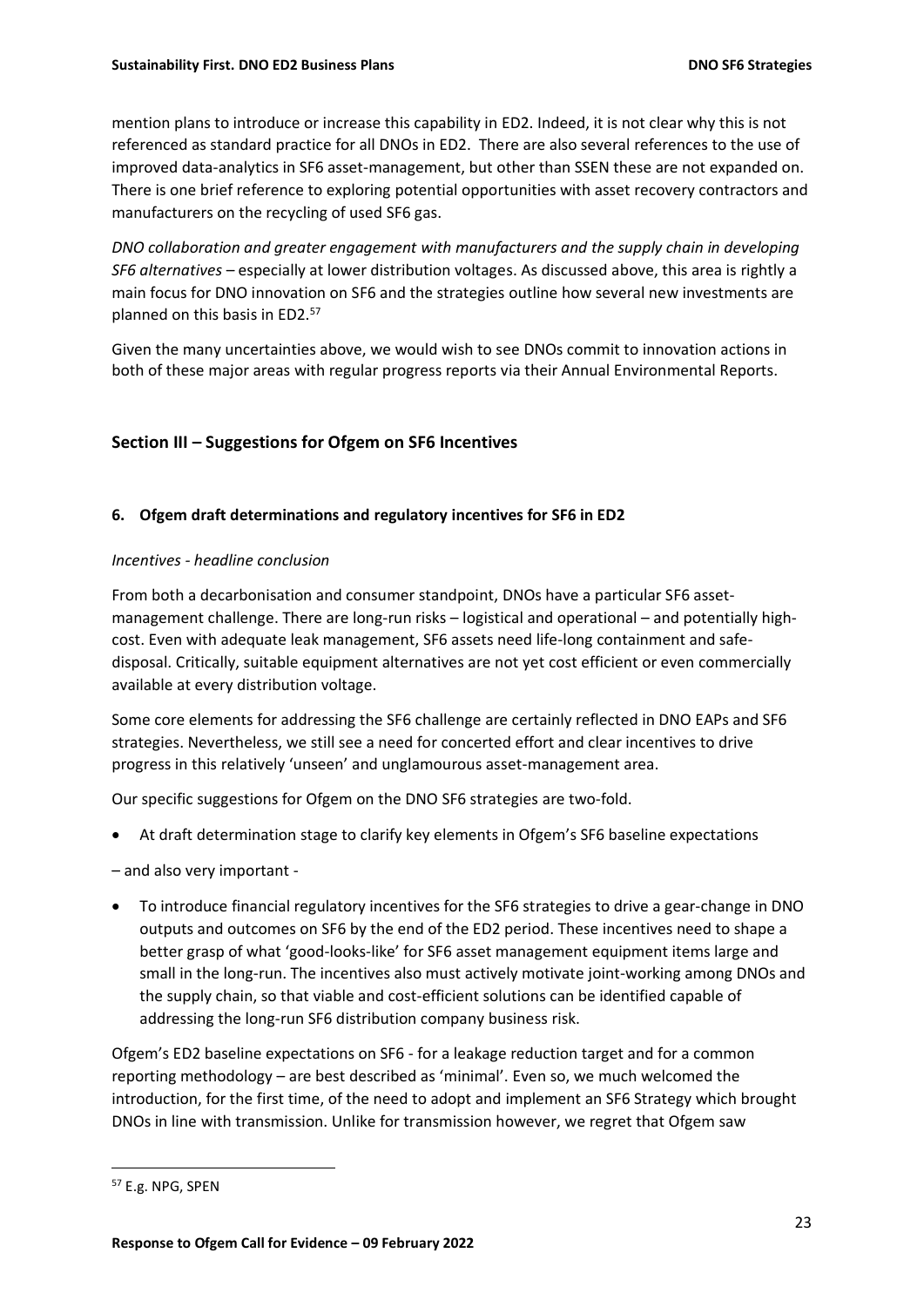reputational regulation as the way forward for SF6 in ED2<sup>58</sup> – through the SF6 Strategies and the Annual Environmental Report – whether for establishing new leakage targets, for addressing actual leakage performance, for delivering a common reporting methodology, or, longer-term for reducing the SF6 bank through improved approaches to asset management.

In the meantime, DNOs have begun to take on board the practical reality of science-based targets and statutory net-zero targets. This fundamental change in the external drivers to decarbonize DNO operations – against clear deadlines - must surely now also knock-through into DNO and Ofgem thinking on the nature of SF6-equipment as a future business risk. Over time, science based targets and net-zero will entail near-elimination of DNO SF6 assets.

Against this wider context, our review of the DNO SF6 strategies reinforces our initial thinking<sup>59</sup> that SF6 presently remains a neglected area of DNO asset management. In general terms, neither the business plans nor the Environmental Action Plans suggest that this area is a priority for either the companies or for Ofgem. Yet from both a consumer and environmental standpoint clear long-run risks attach to a business-as-usual / 'do-little-or-nothing' approach – logistically, operationally and in cost-terms.

We see a strong case for Ofgem to recognise the need to do more in ED2 to drive concerted action by DNOs to avoid unnecessary longer-term costs and risks being picked up by future consumers, possibly in a disproportionate way if everybody gets this wrong.

### *Draft determinations*

**At draft determination Ofgem should** therefore look to :

- **Common reporting methodology** set a date for completion of the methodology plus the startdate for common reporting into Ofgem.
- **ED2 Leakage Targets** request each DNO (1) to express their proposed ED2 leakage target against a common agreed ED1 baseline so that the relative ambition-level of the ED2 targets are clear and (2) to describe why the target represents a 'stretch' against the newly-agreed common ED1 baseline. There is already a clear precedent in transmission for just such a well-defined Ofgem approach to target-setting<sup>60</sup>.
- **SF6 Strategies**  consider whether each SF6 strategy as set out in company EAPs sufficiently meets the Ofgem baseline expectation. As noted, we consider two may still have 'more to do'.

<sup>58</sup> ED2. Ofgem Common Methodology Decision. December 2020.

Unlike transmission, Ofgem decided against a leakage penalty – and also wished to avoid incentivising needless asset replacement.

<sup>59</sup> [https://www.sustainabilityfirst.org.uk/images/publications/other/Working\\_Paper\\_-](https://www.sustainabilityfirst.org.uk/images/publications/other/Working_Paper_-_Greening_electricity_distribution_networks.pdf) [\\_Greening\\_electricity\\_distribution\\_networks.pdf](https://www.sustainabilityfirst.org.uk/images/publications/other/Working_Paper_-_Greening_electricity_distribution_networks.pdf)

<sup>60</sup> RIIO-2 Final Determinations Electricity Transmission System Annexe (Revised). 3 February 2021. **Insulation and Interruption Gas (IIG) Leakage ODI-F. Pp 43-45 .**

[https://www.ofgem.gov.uk/sites/default/files/docs/2021/02/final\\_determinations\\_et\\_annex\\_revised.pdf](https://www.ofgem.gov.uk/sites/default/files/docs/2021/02/final_determinations_et_annex_revised.pdf) Initial baseline calculated, using the average leak-rate from 2013-20, with separate levels of improvement applied (0-15%) for each TO. Initial leakage rate is multiplied by the IIG Inventory at the end of RIIOT-1 to prove a target baseline in tonnes of CO2e.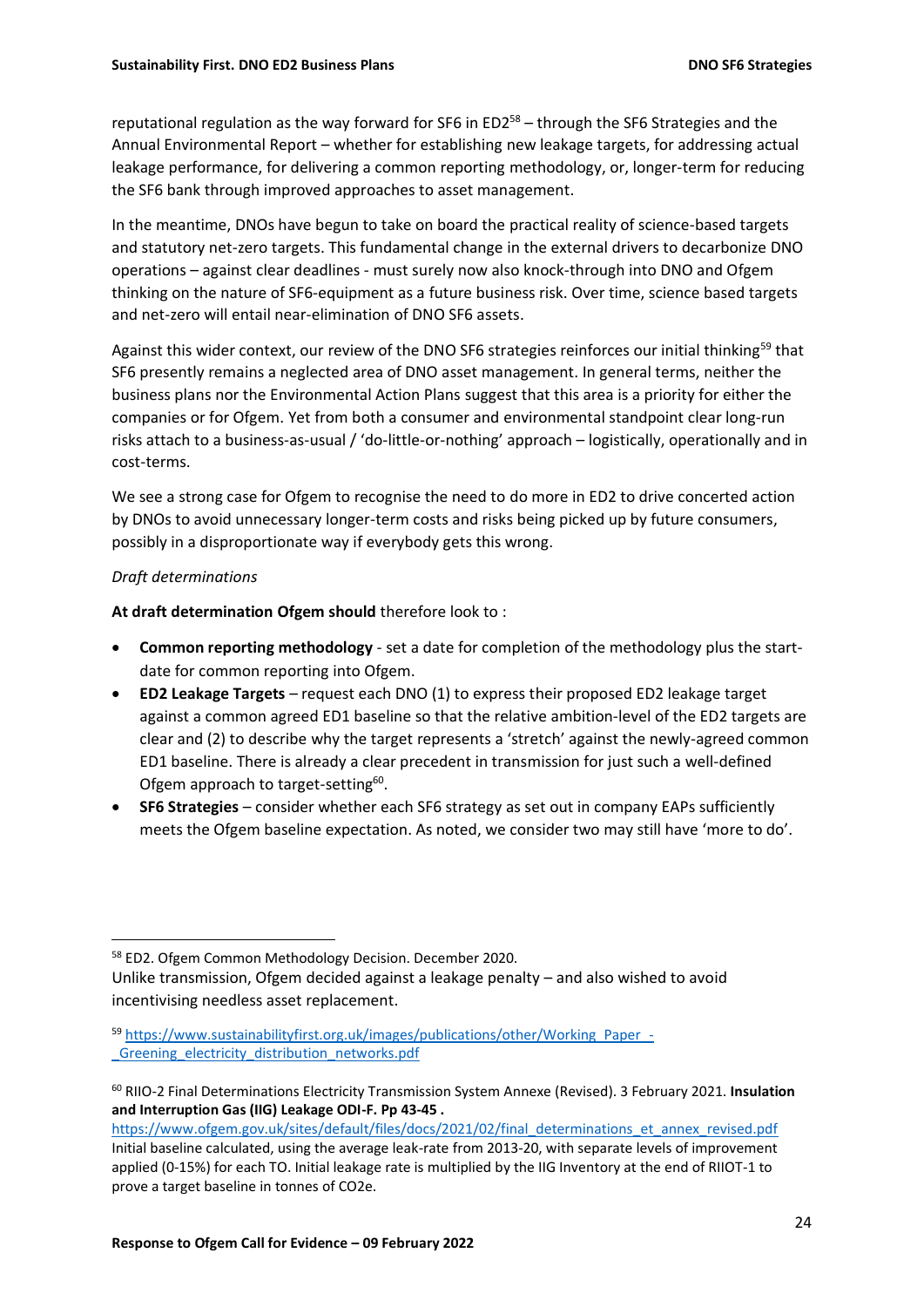#### *Within-period financial incentives for SF6 strategies*

Ofgem has proposed a financially-incentivised balanced score-card for the environment in the ED2 period. In their EAPs, DNOs set out their own proposals for which elements of their EAP performance should be financially incentivized. No DNO has suggested that SF6 should be financially incentivised under the score-card, notwithstanding that this is a controllable scope 1 BCF emission.

Thus the companies and Ofgem both favour a reputational approach to regulation of SF6 in ED2. For the reasons set out in the preceding paragraphs and reflected throughout this paper we disagree. SF6 demands a stronger regulatory signal in ED2. A reputational incentive is inadequate to the task of driving the change-of-gear necessary for DNO approaches to their SF6 risk over the next five years – albeit annual reporting to Ofgem via a common methodology - and also reporting more widely on their SF6 strategies via the AERs – is at least an improvement.

We would therefore strongly encourage Ofgem to consider a 'within-period' SF6 financial incentive along the following lines.

- **A financial incentive for SF6 leakage against target** while we agree that at distribution voltages SF6 leakage is comparatively low by volume, a financial incentive would send a far sharper signal for better outcomes - across DNO leakage performance and reporting, gashandling, leakage monitoring, leakage management and equipment repair. A well-defined leakage target would offer a readily quantified output suited to a financial incentive. One option would be to include this incentive as a part of the environmental balanced score-card. Also, if desired, (as per transmission), it may be feasible to acknowledge genuine difference in the underlying reasons among DNOs for their SF6 leakage position by switching-on the penalty / reward elements of the incentive differently. It would also be possible, as one DNO already proposes, to revisit the ambition of a target after two years.
- **A financial incentive for the SF6 strategies** development of DNO SF6 strategies and acting on these over the next five years ranks highly in addressing the considerable business risk which SF6 represents. Given the significant variability in the SF6 strategies presented in the EAPs, we conclude that some form of financial incentive for the strategies, as well as one for the leakagereduction target as proposed, would send an important signal from Ofgem to DNOs about the need for pro-active management of their SF6 business risk in ED2. The incentive would reward overall quality of the SF6 strategies against the Ofgem criteria, including approaches to inventory, reporting on asset-management and bank, integrated data-analytics, innovation, and, important, active DNO collaboration on developing viable alternatives at all voltages through the supply chain. Because of the long-run nature of the DNO SF6 asset management challenge, and the potential scale of uncertainty, any financial incentive on SF6 is likely to be a mix of quantitative and qualitative elements (for example, like the per DSO strategy output delivery incentive). One possible model for Ofgem to consider might be the ED1 Distribution Losses Discretionary Reward. This was put in place at the start of ED1 to make progress on DNO losses strategies and to spur innovative approaches<sup>61</sup>. A financial incentive for SF6 strategies could also be introduced via the balanced score-card. Or, via a separate incentive. Because the desired outcomes here are both long-run and complex, perhaps a separate incentive may be

<sup>&</sup>lt;sup>61</sup> The Losses Discretionary Reward (LDR) was introduced in the RIIO-ED1 price control to encourage and incentivise DNOS to undertake additional actions to better understand and manage electricity losses <https://www.ofgem.gov.uk/publications/riio-ed1-losses-discretionary-reward-submissions-tranche-three>